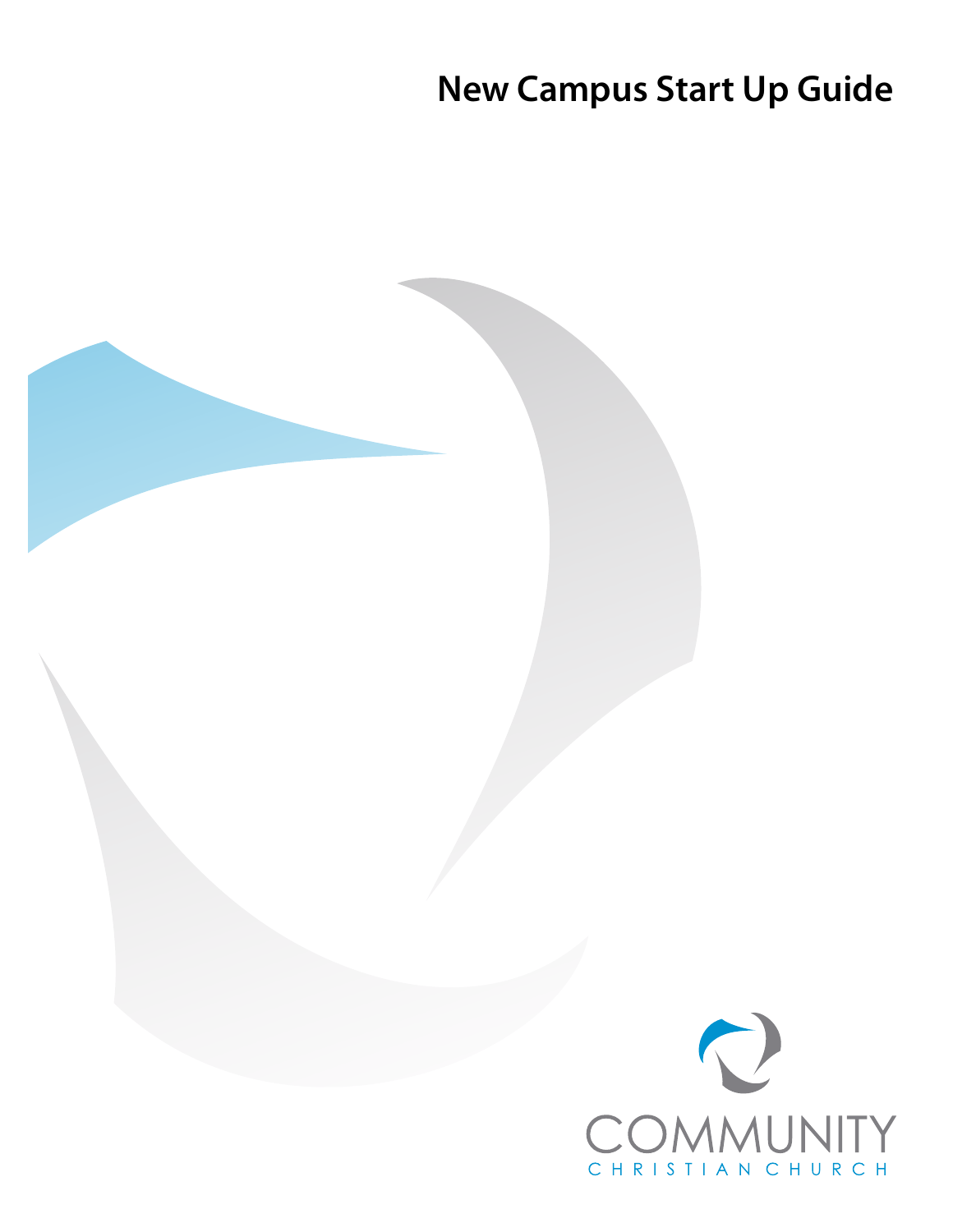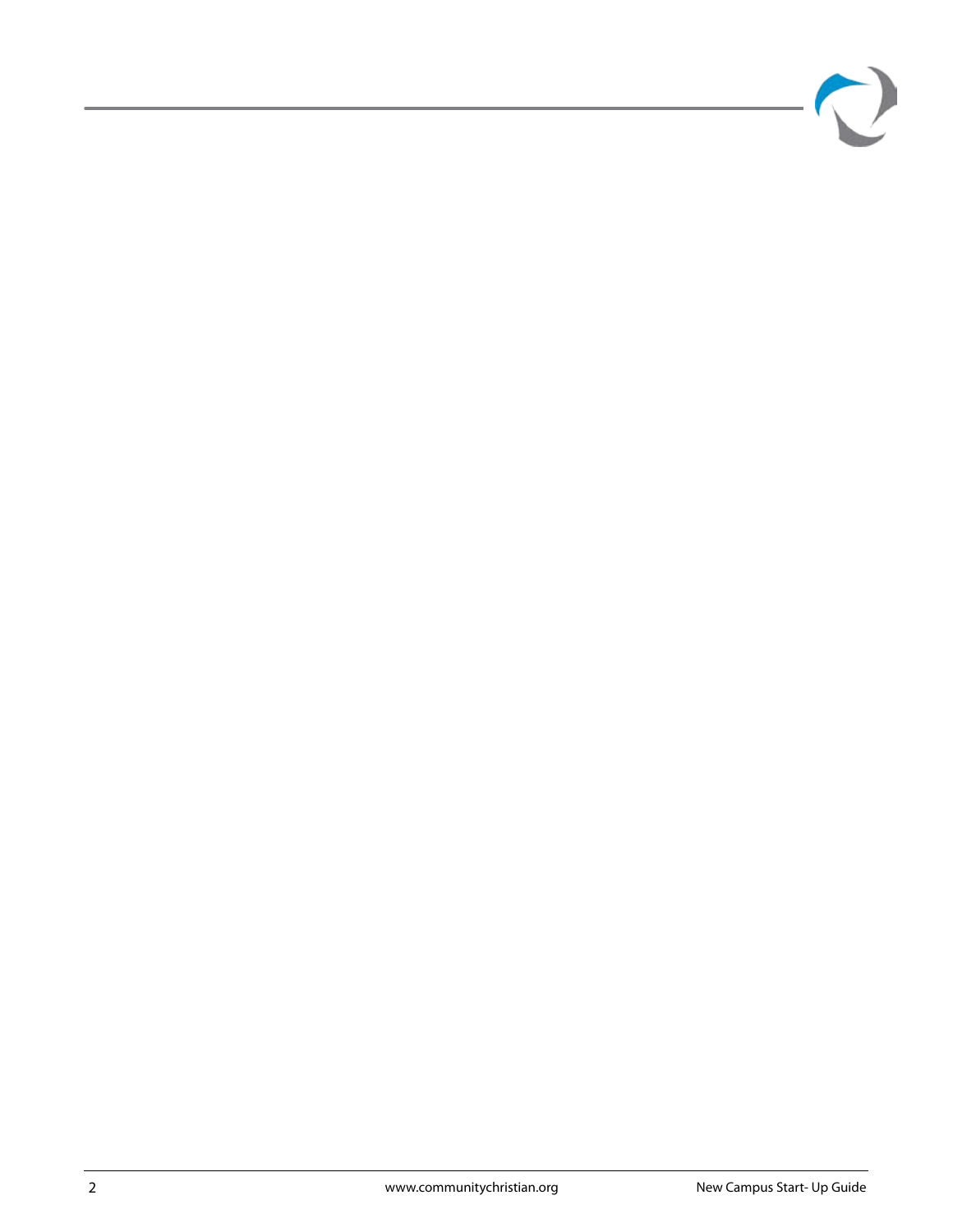# **Expectations for Reproducing Campuses**

*How to reproduce more and much faster*

# **PHASE I**

## **Private**

- Initiate Prayer Team
- Campus Team identifies Campus Pastor (ELI assessment)
- Campus Pastor Apprenticeship / NewThing Leadership Residency
- Identify location (community)
- Identify meeting place (school, theater, etc)
- Identify key influencers for launch team
- Identify a "whisper" launch date
- Develop high level budget and launch plan
- Buy-in from the staff of the sending campus

— Assessment (by Community Strategic Team / CPAC) —

— Present to Leadership Commission —



Continued development of launch team

 - Minimum of 100 people (kids, students, adults)

- Fundraising with lead gifts
	- Minimum of \$60,000 in commitments payable over 9-month pledge period

— Assessment (by the Campus Team of the sending campus – progress update) —

# **PHASE III -**

## **Public**

- Public phase fundraising with launch team
	- Minimum \$40,000 in commitments (in addition to \$60,000 lead gifts above)
- Public phase fundraising with sending campus, partnering businesses, church planting organizations (STADIA, CDEA, etc)
	- Minimum \$100,000 (in addition to \$100,000 launch team total above)
- Select launch date and develop launch plan
- **Execute Campus Launch Plan**

# GO!

## **Dollars Breakdown – total of \$200k\***

\$60k – Lead gifts Church Planting Orgs \$40k – rest of launch team **\$100k** 

Launch Team - total of \$100k Sending Campus / Partnering Businesses/

\* The sending campus will get to'count'these dollars within its campus dollar goals.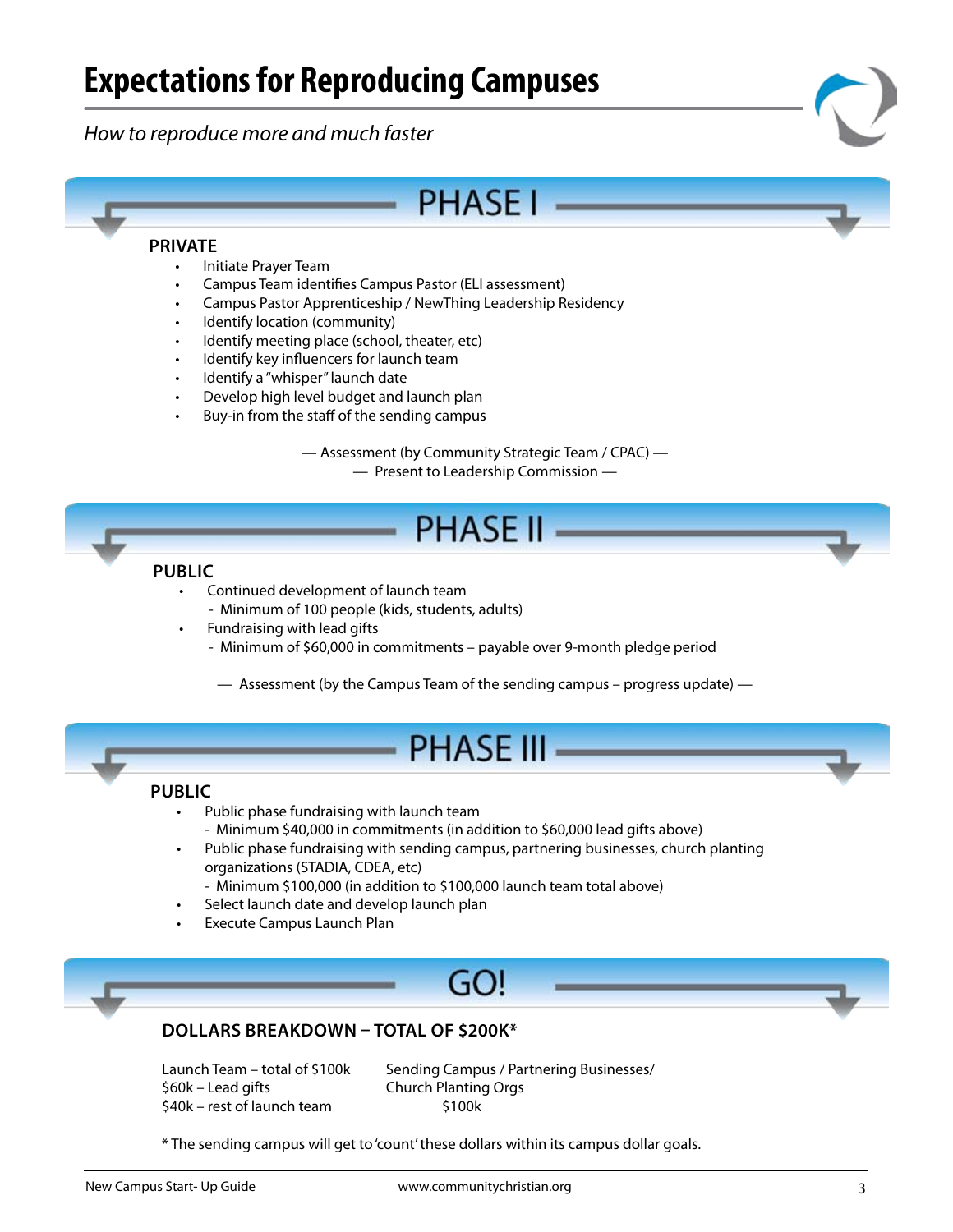At Community, everything we do revolves around the 3Cs: Celebrate, Connect and Contribute. We believe these are three key experiences that give you the optimal journey toward a growing relationship with Jesus. We invite you to explore what these core commitments mean and find out how you can participate in them along with other Christ followers at Community.

# **Celebrate: Gather with others to celebrate what God is doing in and through us**

Celebrating is the way we remind ourselves of how God is at work in our lives and in our church. We celebrate on our own daily as we read the Bible, reflect on it, and pray asking God to direct our every move. We also celebrate together with others as we gather weekly in our celebration services for a unique and creative worship experience based on a specific , biblical, and life-changing principle called the Big Idea.

# **Connect: Join with others for on-going growth and encouragement**

Connecting is the way we travel on our spiritual journey as we grow closer to God and other Christfollowers through biblical community. At Community, we connect together weekly in small groups to grow spiritually, emotionally, and relationally. This happens as each group explores the truths of Scripture, prays for one another, encourages each other, and applies God's Word to their lives. Our small groups are open – anyone can join at any time and reproducing – leaders are developed to lead new groups.

# **CONTRIBUTE: Use your time, talents, and resources to impact our world**

Contributing is the way we impact our world by using our time, talents, and resources. At Community, we help you discover your God-given talents and provide opportunities for you to contribute in the church, in our local communities, and in the world. We need every Community attender and small group to contribute in these ways if we are to fulfill our vision of reaching the 67% of people who live outside of a relationship with Christ and the 20% who live in extreme poverty both locally and globally.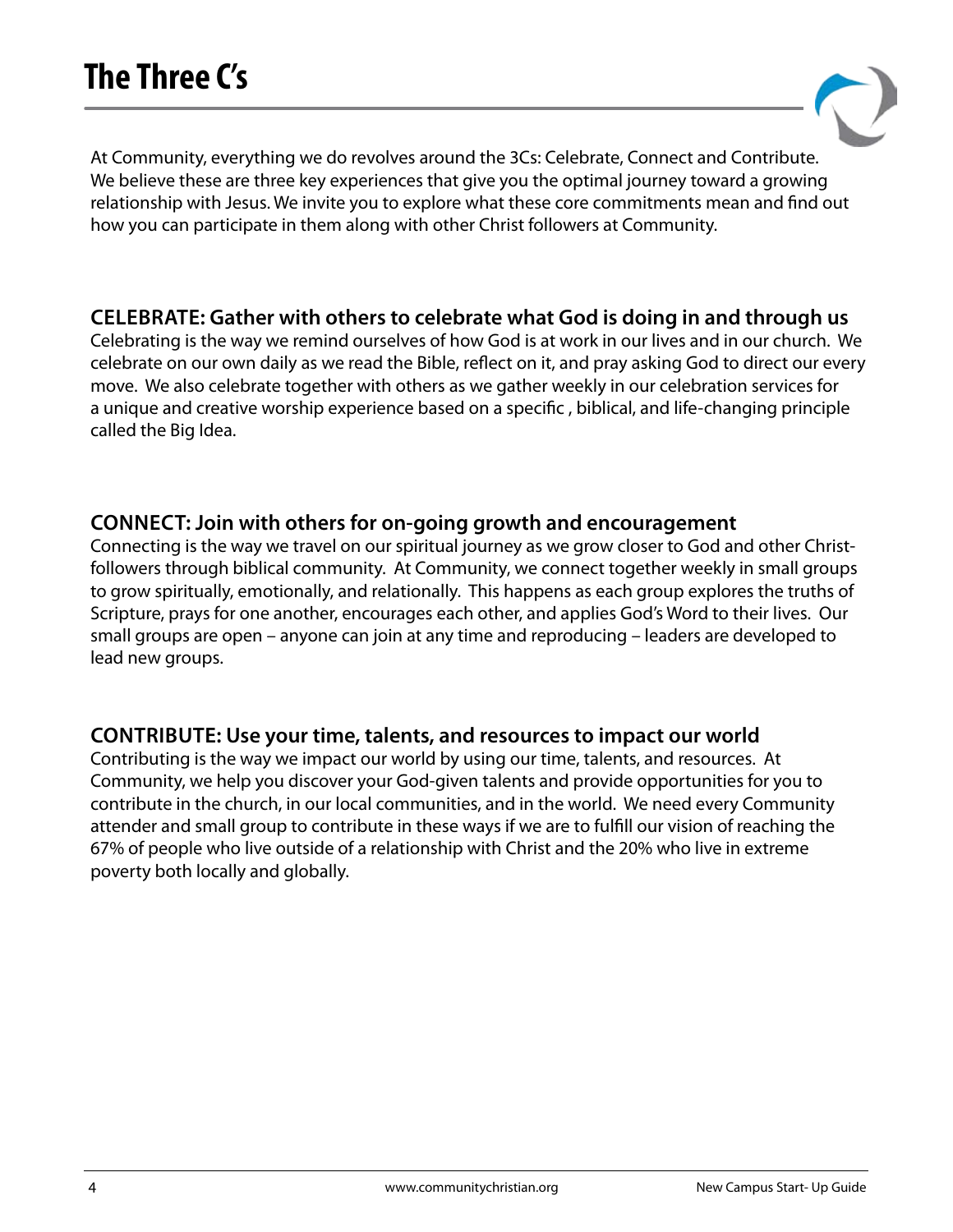

# **God**

We believe there is one divine being who has existed eternally. He exists and reveals Himself to man in three distinct, equally divine persons - Father, Son, and Holy Spirit. While we cannot fully comprehend His divine nature, it is possible for people to know Him. At the beginning of time, God created the entire universe and all its creatures. He continues to exercise His supreme power to sustain His creation. Throughout history He has expressed His desire to be our God and to have a personal, eternal relationship with us. We believe that God loves us and wants what is best for us.

# **Jesus**

We believe that Jesus is the eternal divine Son of God. He chose voluntarily to be made in human likeness and was conceived by the Holy Spirit and born of a virgin. Although He lived a sinless life He allowed Himself to be executed by crucifixion. His death paid the penalty for the offenses of mankind against God. However, as prophesied, He rose from the dead three days after His execution. After appearing to witnesses on a number of occasions for forty days, He ascended into heaven where He now serves as the Mediator between God and man. We believe that at the end of time He will again visibly return to earth to complete His eternal plan.

# **The Holy Spirit**

The third person of God is the Holy Spirit. We believe the Holy Spirit dwells in every Christ follower. His indwelling presence gives spiritual life to believers and distinguishes them as children of God. The Holy Spirit guides Christ followers in understanding and applying God's principles and values. Through the work of the Holy Spirit, Christ followers are empowered to live Christ-like lives. The Holy Spirit also equips Christ followers with talents and abilities for the purpose of building up God's kingdom.

# **Man**

God created mankind to live in relationship with Him. However, the first man and woman were deceived by Satan. They rebelled and chose to be wrongfully independent from God. Their decision alienated them from God. Every human being since that time has suffered the consequences of that rebellion. We all fail to please God and are open to Satan's deception. Our failure to please God, unless a relationship is re-established with Him, results in condemnation under God's judgment and would cause us to spend eternity in hell. Furthermore, there is nothing we can do on our own to re-establish our relationship with God.

# **The Bible**

God divinely inspired human authors to write the sixty-six books of the Bible. He communicated through these writers the values, principles, and ideals which please Him and are in our best interests. We believe the Bible is entirely accurate, complete, and reliable. We look to the Bible for the revelation of the character of God and the final authority on all matters of faith and conduct.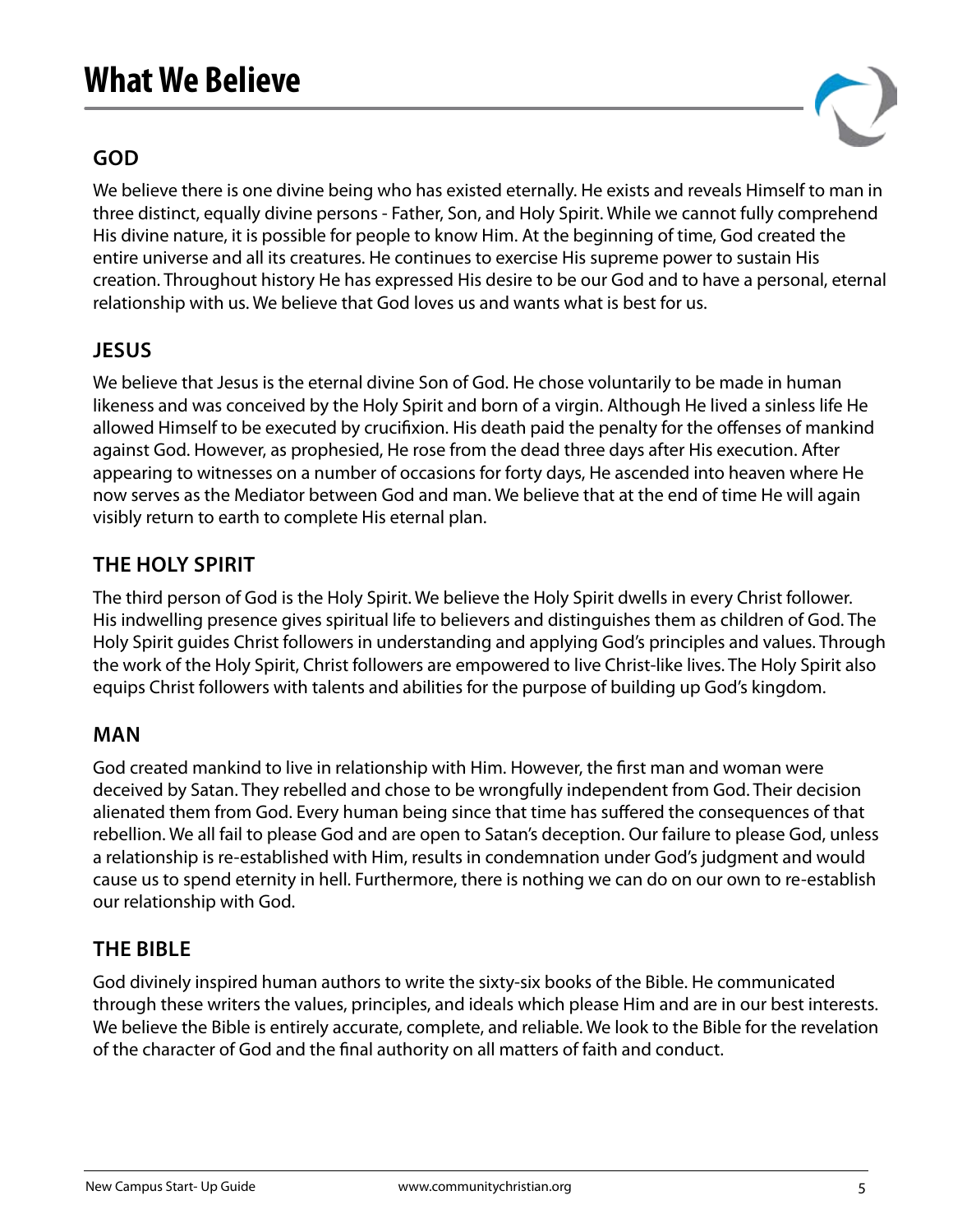

# **A Relationship with God**

Our inability to re-establish our relationship with God leaves us dependent on God's mercy. God graciously provided the means to reconcile this relationship through faith in Jesus Christ. Our relationship is re-established when we make a commitment to accept Jesus as God's son and our Savior and Lord. Through faith in Jesus Christ, our sins are forgiven, and we receive the gift of the Holy Spirit and eternal life. Practically speaking, this acceptance is demonstrated through both a private and public commitment. We demonstrate our commitment privately by faith (acting upon our belief that God has the power to save us) and repentance (turning back to God and depending on Him to control our lives). At the same time, we publicly express our commitment by confessing our acceptance of God's salvation and submitting ourselves in Christian baptism.

# **The Christian Life**

Once our relationship is re-established with God, we naturally want to spend time with Him and know Him better. The Holy Spirit enlightens us as we read God's Word, the Bible, as we communicate with Him in prayer, and as we enter into loving relationships, Biblical community, with other Christ followers. In this way we begin to know God more intimately. As we become acquainted with God we desire to be like Him and please Him. This process of spiritual development motivates us to seek ways to serve God and prepares us to spend eternity in fellowship with Him.

# **The Church**

We believe the church represents Jesus Christ to a needy world. The Bible speaks of the church as Christ's body. It compares it to a living organism, where Jesus is the head. God arranges the parts of the body, Christ followers, just as He wants them to be. He gives each Christ follower special functions to perform for the good of the body. To remain healthy, the body's members must work together. Each part contributes to the growth and maturity of the body. God works through the church to reconcile a lost world to Himself through Jesus Christ. For this reason it is important for Christ followers to regularly gather together for the purpose of celebration. During celebration, Christ followers are equipped, built up, and encouraged through teaching, fellowship, prayer, and communion. Celebration in this way enables believers to serve one another and the un-churched people in their sphere of influence.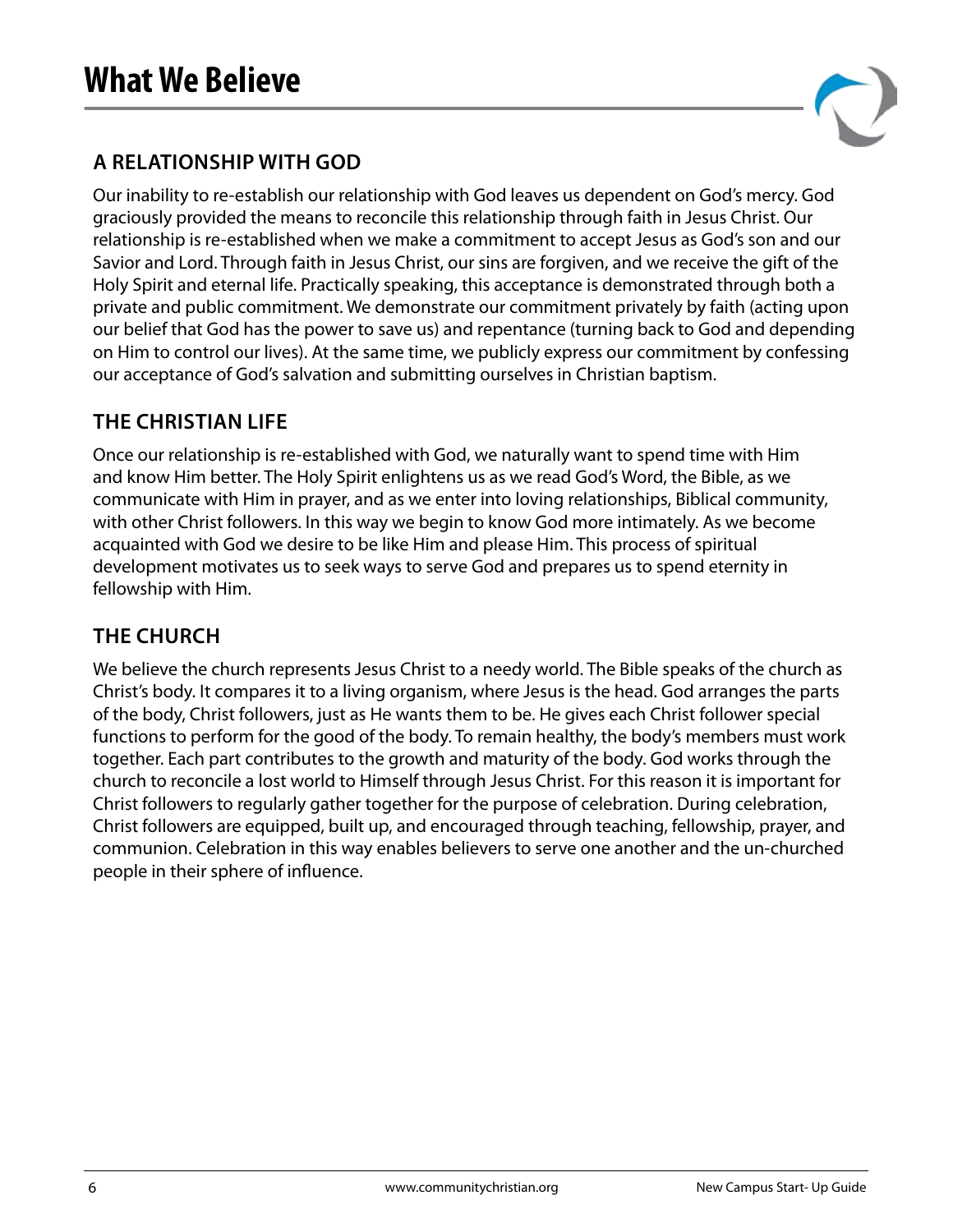

# **Adult Ministry - Small Groups**

# **Philosophy**

- 1. **hpftwbtG:** Every strategy and decision within Adult Ministry Small Groups must ultimately align with the mission of helping people find their way back to God.
- 2. **3C's: Adult Ministry**  Small Groups cultivate an environment for Adults to continue to grow in each of the 3C's. This happens as the group matures and challenges one another through relationship to grow in celebrate (journaling, prayer, baptism, etc.), connect (spiritual friendships, inclusiveness, etc.) and contribute (apprenticing, generosity, missions, etc.)
- 3. **Big Idea:** We will empower Small Group leaders through the product of the Big Idea Adult Discussion Guide. This is not a required product, but highly recommended. The Big Idea strategy creates alignment among adults, students, and kids each and every week in age-appropriate environments.
- 4. **Reproducing:** We will champion the reproducing movement by constantly encouraging and working to help new campus launches and church plants. This will happen through the relentless development of apprentices and strong coaching. We will continually be involved in the work of reproducing leaders and artists.

# **Product**

- 1. Each Campus will provide an Adult Ministry Small Groups table to promote existing and new small groups.
- 2. Each Campus will provide an Adult Ministry Small Groups Connect Guide that lists all groups that available to that Campus attender.
- 3. Each Campus will update their Small Groups Connect Guide via 3CMS which will in turn impact the printed and web version of his/her Small Groups Connect Guide.
- 4. Each Campus will support the Big Idea Adult Discussion Guide by providing feedback to the Big Idea Adult Discussion Guide team, promoting the content throughout each series, casting vision to his/her leaders about the value of having one Big Idea and commit to using the guide themselves multiple times throughout the ministry year.
- 5. Each Campus will be diligent about creating consistent "entry points" utilizing these products: Apprentice Field Guide, Coaching Field Guide, Leadership Expectations, Ministry Role Descriptions (see your Champion for details).
- 6. Each Campus will launch with an expectation to group no less than 50% of its average adult attendance with a goal to reach 65% by the first year.
- 7. Each Campus will embrace the core practices of Adult Ministry Small Groups: connecting the unconnected, developing 3C Christ-followers, and reproducing groups and leaders.
- 8. Each Campus will create multiple types of groups in order to reach people where they are: men's groups, service groups, young adult groups, women's groups, neighborhood groups, support and recovery, etc.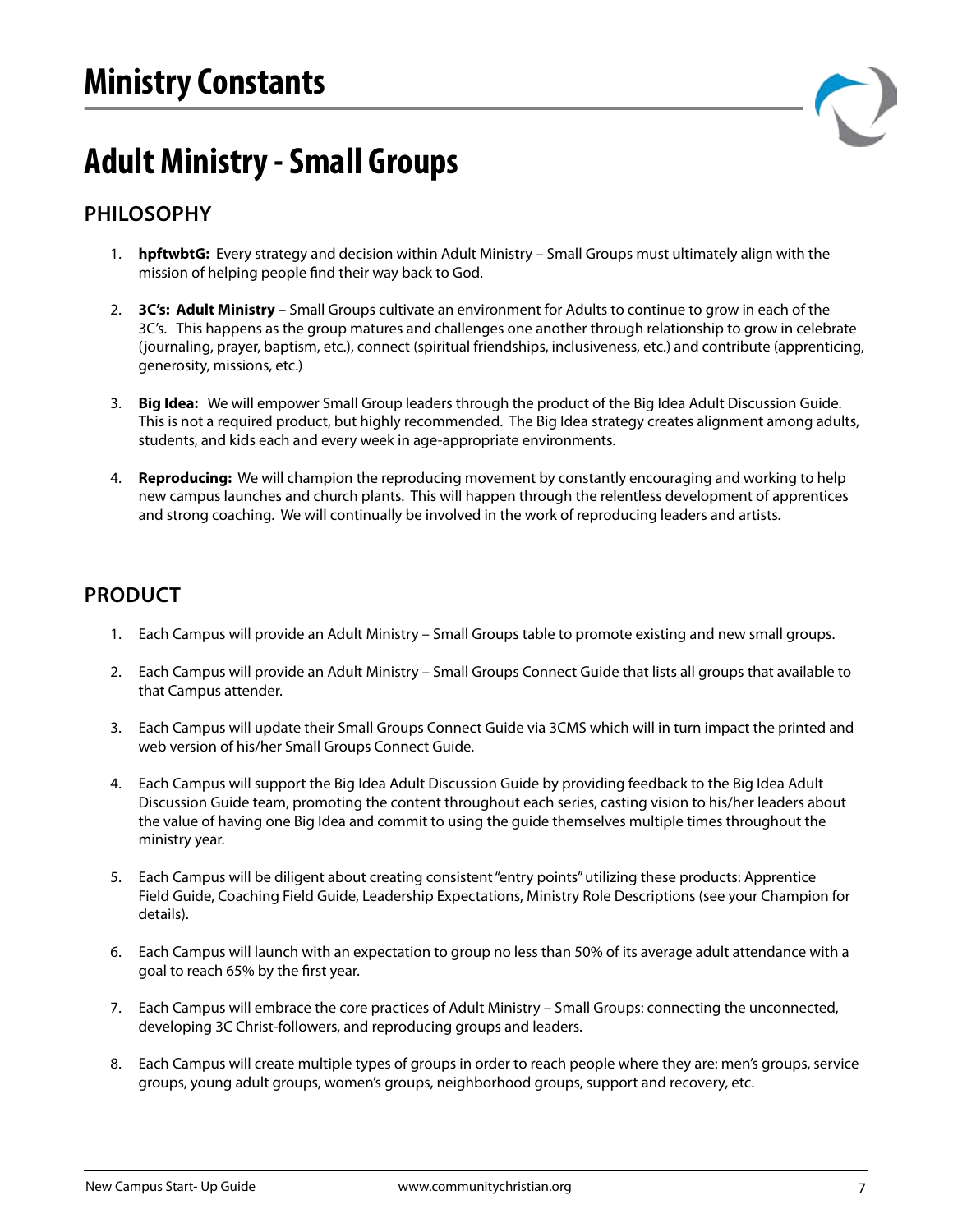

# **Adult Ministry - Small Groups**

# **Personnel**

- 1. Each Campus will provide the following structure at launch:
	- • Campus Director (0.5 FTE to 1.0 FTE)
	- • Coaches (1:3-5 ratio)
	- • Leaders (1:10 ratio)
	- • Apprentice Leaders (1:2 ratio min. 50% of groups have apprentice)
- 2. Each Campus should strive to create a coaching structure that supports each affinity (e.g. women's small groups coach for women's small group leaders).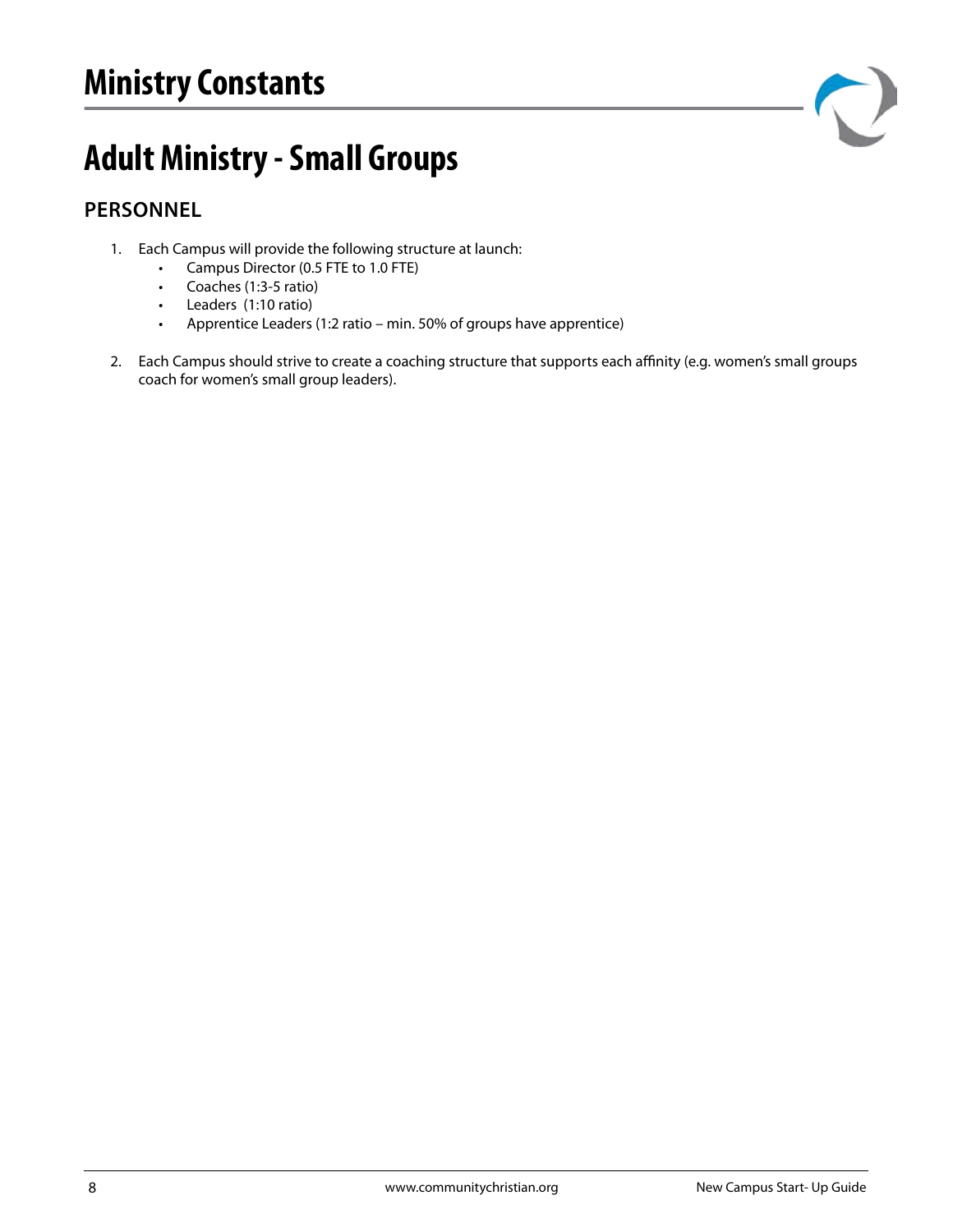

# **Student Community**

# **Philosophy**

- 1. **hpftwbtG:** Every strategy and decision within Student Community must ultimately align with the mission of helping people find their way back to God.
- 2. **3C's:** Student Community's mission is to help students become growing 3C Christ-followers. We will do this by providing quality 3C experiences for Junior High and High School students.
- 3. **Big Idea:** We will empower parents to be the primary agents of spiritual formation by implementing the Big Idea strategy where adults, students, and kids are all learning the same Big Idea each weekend in ageappropriate environments.
- 4. **Reproducing:** We will champion the reproducing movement by constantly encouraging and working to help new campus launches and church plants. We will always ask "Is this reproducible?"when making ministry decisions. We will continually be involved in the work of reproducing leaders and artists.

# **Product**

- 1. Each Campus will provide excellent 3C Experiences Junior High and High School students in alignment with the StuCo Stages of Development Model.
	- Campus Start Up Junior High Small Groups During Weekend Services
		- Within 1st 3 Months Add Contribution opportunities for students throughout the campus. - Within 1st 6 Months – Add High School Small Groups
	- • Campus Size: 500 Create Combined JH and HS Celebration Service
	- Campus Size: 1000 Create Separate JH and HS Celebration Services
- 2. Each Campus will use the Catalyst-provided Big Idea Curriculum for the StuCo Small Groups and StuCo Celebration experiences.
- 3. Each Campus will provide a student-friendly environment that is safe, inviting, and fun. Environmental graphics should align with the approved StuCo Logo and brand.
- 4. Each Campus will provide information on All StuCo events such as Blast, CIY, and JH Camp to their students and parents. Campus directors will also help provide product support to help create these events.
- 5. Each Campus will attend and help produce a centralized training event for leaders. Campuses should also attend Leadership Community each month and plan the huddle time for their leaders.

# **Personnel**

- 1. Each Campus will provide the following structure at launch:
	- • Small Group Coach (1 for every 3-5 Leaders)
	- Leaders (1 for every Small Group)
	- Apprentice Leaders (1 for every Small Group)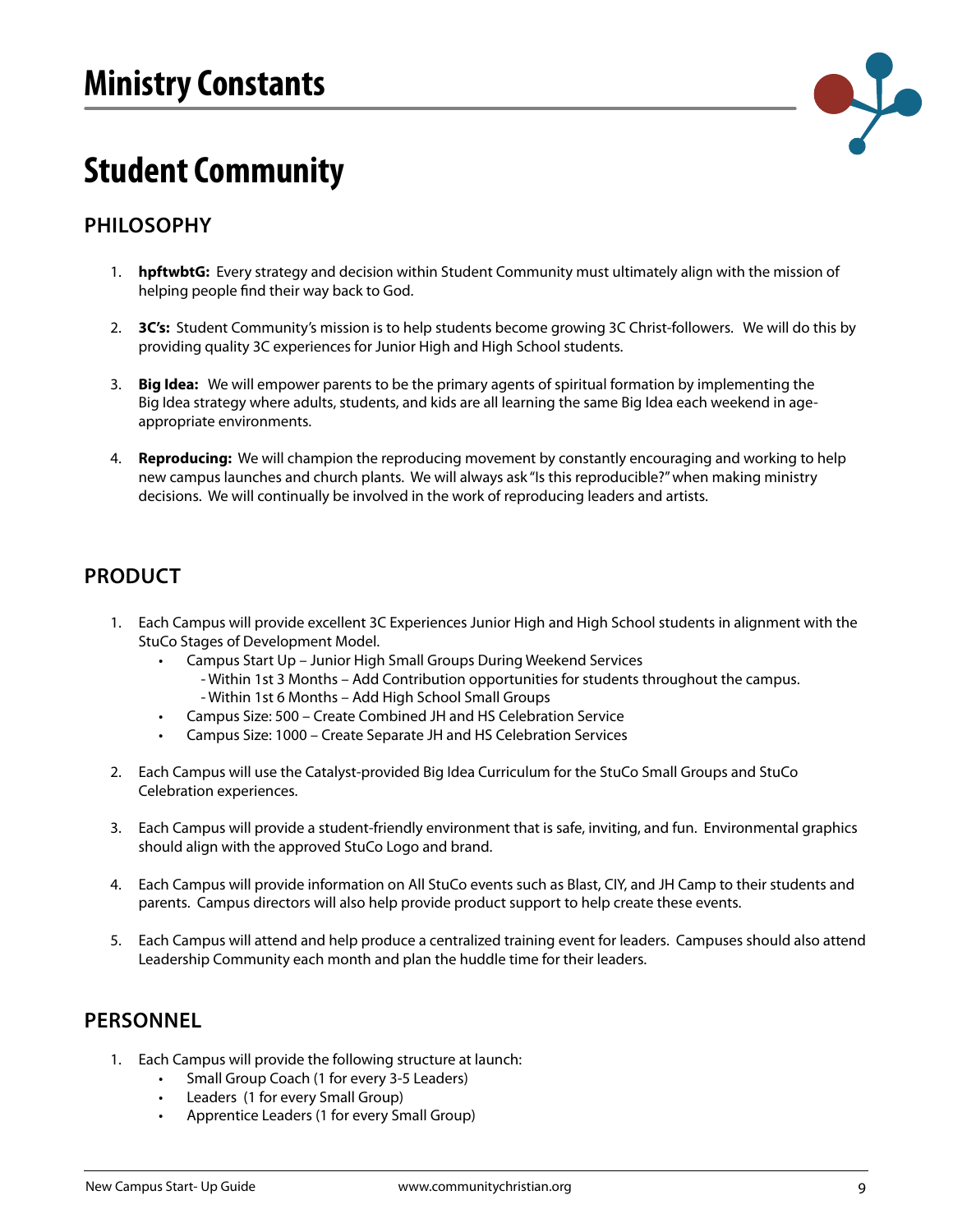# **Ministry Constants**



# **Student Community**

As the Campus grows the following should be added to the structure:

- • Campus Size 500: - Student Campus Director (Part-time)
- • Campus Size: 1000
	- Student Campus Director (Full-time)
	- Student Arts Director (Quarter-time)
- • Campus Size: 2000
	- Associate Campus Director (part-time staff)
- 2. Each Campus will provide the appropriate leader to student ratio as follows:
	- Junior High Small Group 1:6
	- • High School Small Group 1:8
	- • Student Celebration Services 1:10
- 3. Each Campus will complete Criminal Background Checks on all Student Community Leaders and Contributors.
- 4. Each Campus will keep an updated database of their Leadership within 3cms.
- 5. Each Campus will track attendance and report it by Tuesday noon for the previous weekend or mid-week service.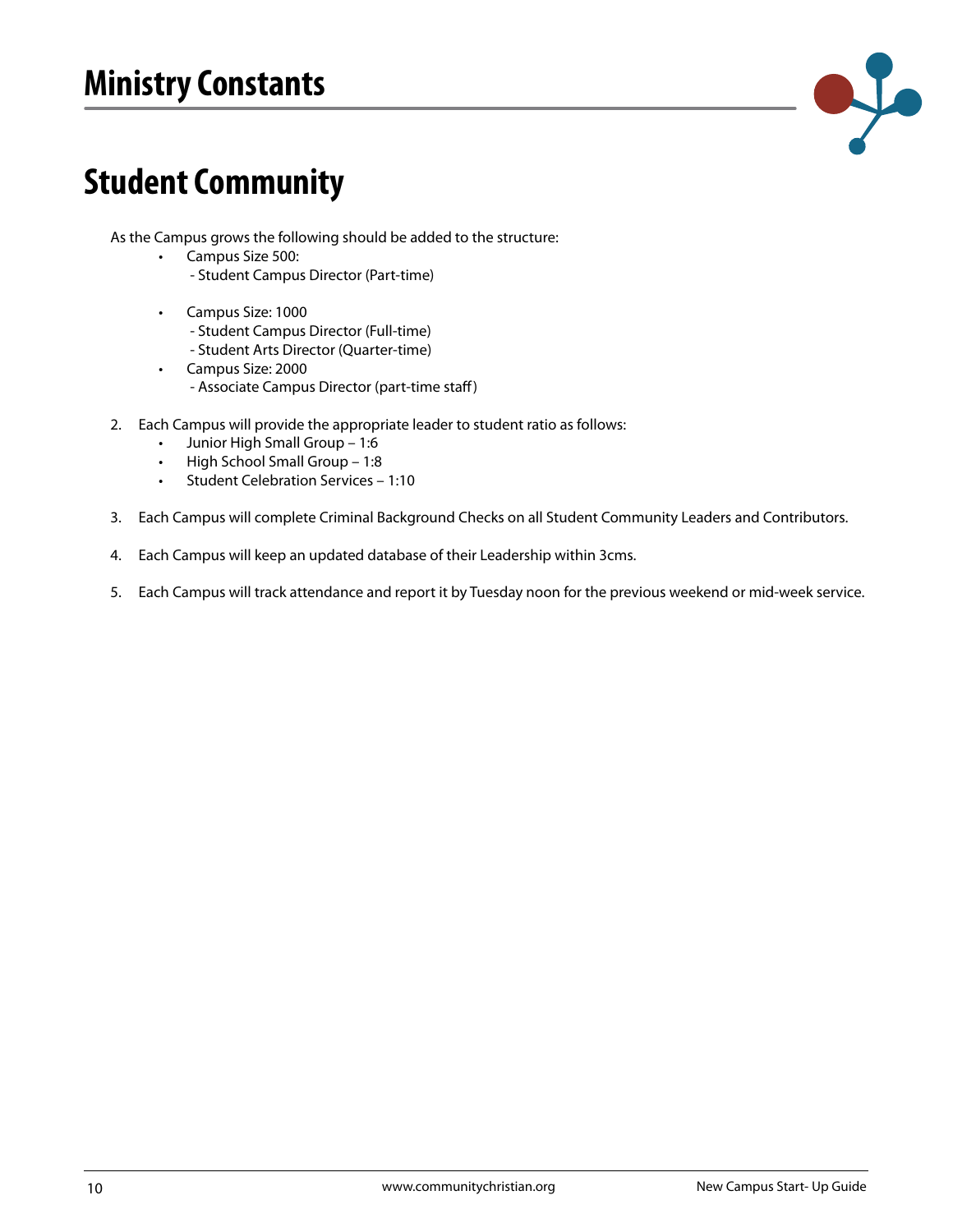# **Kids' City**

# **Philosophy**

- 1. **hpftwbtG:** Every strategy and decision within Kids' City must ultimately align with the mission of helping people find their way back to God.
- 2. **3C's:** Kids'City's aim is to help families raise growing 3C Christ-followers. We will do this by providing quality 3C experiences for kids and families.
- 3. **Big Idea:** We will empower parents to be the primary agents of spiritual formation by implementing the Big Idea strategy where adults, students, and kids are all learning the same Big Idea each weekend in ageappropriate environments.
- 4. **Reproducing:** We will champion the reproducing movement by constantly encouraging and working to help new campus launches and church plants. We will always ask "Is this reproducible?"when making ministry decisions. We will continually be involved in the work of reproducing leaders and artists.

# **Product**

- 1. Each Campus will provide excellent 3C Experiences for ages birth through 5th grade divided into the following Zones:
	- WiggleWay (Infants-2 years)
	- • JumpStreet (3 years Kindergarten)
	- • Uptown (1st 3rd Grade)
	- Club 45 (4th  $-$  5th Grade)
- 2. Each Zone will use the Catalyst-provided Big Idea Curriculum for the KC Small Group and KC Celebration experiences .
- 3. At launch, the Campus will provide KC Small Groups for ages birth through 5th Grade and KC Celebration for ages 1st-5th Grade. The Kids'City Campus Director will then work to add additional 3C Experiences as the Campus grows. All 3C Experiences offered should align with the following strategy:

|      | Celebrate                                                                      | Connect                                                                                                         | Contribute                                   |
|------|--------------------------------------------------------------------------------|-----------------------------------------------------------------------------------------------------------------|----------------------------------------------|
| Kids | <b>Kids' City Celebration</b><br>(Uptown, Club 45)                             | <b>Kids' City Small Groups</b><br>(WiggleWay, JumpStreet,<br>Uptown, Club 45)<br><b>Small Group Zone Events</b> | <b>Kids' City Teams</b><br>(Uptown, Club 45) |
|      | <b>Equipping Leaders</b><br>Leadership Community<br><b>Appreciation Events</b> | Kids' City University                                                                                           | <b>Coaching Relationships</b>                |

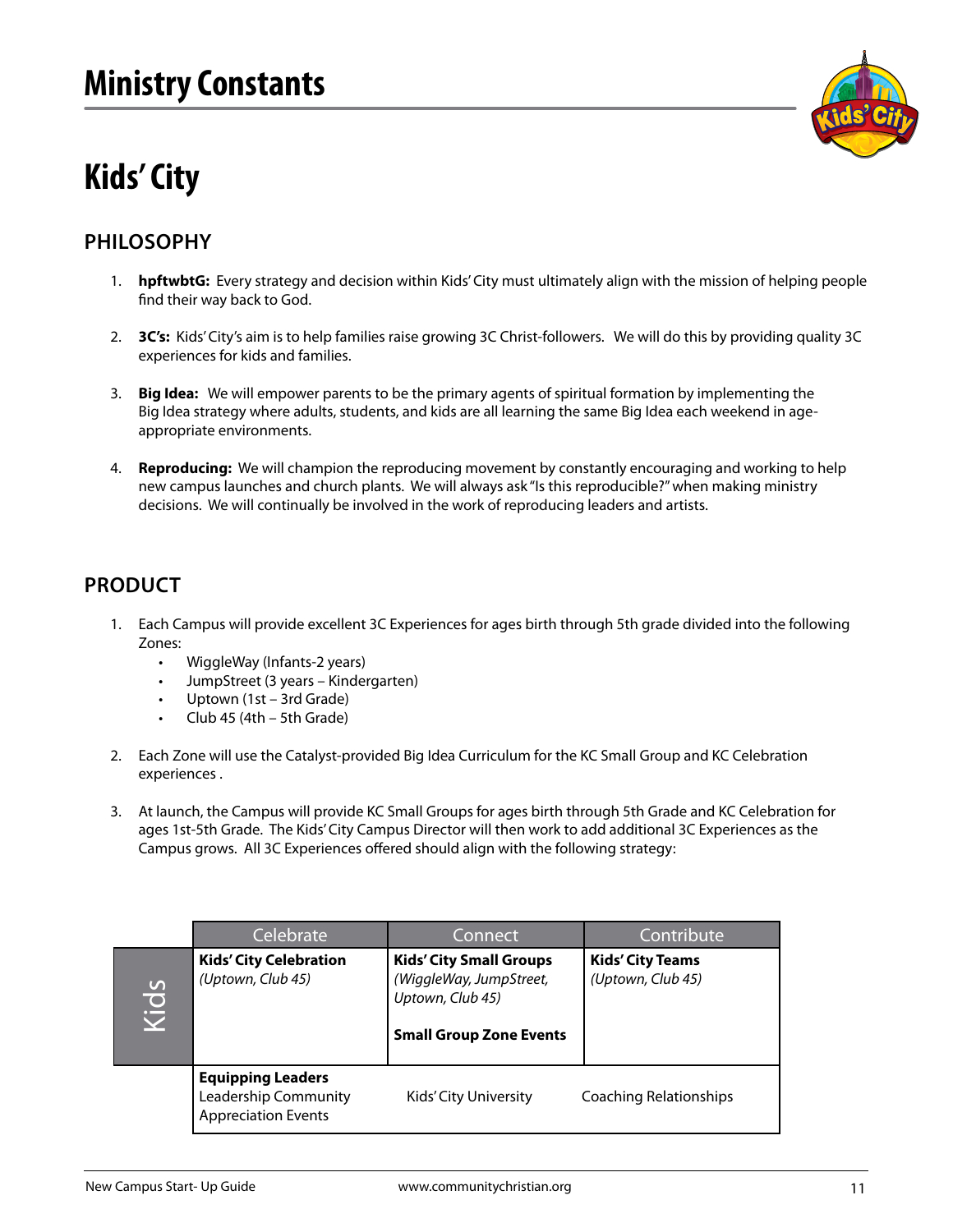

|        | Celebrate                                                    | Connect                         | Contribute                                    |
|--------|--------------------------------------------------------------|---------------------------------|-----------------------------------------------|
|        | <b>DIVE Family Class</b>                                     | <b>StuCo Move-Up Event</b>      | <b>Family Service</b><br><b>Opportunities</b> |
| Family | <b>Family Services</b>                                       | <b>Family Zone Events</b>       | (Partnership with<br>Community 4:12)          |
|        | <b>Equipping Parents</b><br><b>Big Idea Family Resources</b> | Core Courses (Child Dedication) |                                               |

- 4. Each Campus will provide clearly marked Check-In and Wayfinding signage to help families easily navigate the Kids'City areas. This signage should align with the approved KC Transportation themed brand.
- 5. Each Campus will provide a kid-friendly environment that is clean, safe, and inviting. Environmental graphics should align with the approved KC Logos and City themed brand. Toys, rugs, and furniture should be in good condition. The amount of toys and supplies in a small group should be adequate for the amount of children participating.
- 6. Each Campus will use the standard KC Check-In and security procedures (currently a number-badge and name tag system).

# **Personnel**

- 1. Each Campus will provide the following structure at launch:
	- • Campus Director (half or full time staff)
	- Leaders (1 for every KC Small Group)
	- • Apprentice Leaders, Contributors (per ratios)
	- Artists (Producers, Worship Leaders, Communicators, Tech)
	- Welcome & Security Contributors
	- • Curriculum Prep Contributors

As the Campus grows the following may be added to the structure:

- Coaches (1 for every 3-5 Leaders)
- Service Coordinators (5-hour/week Staff)
- • Arts Coordinator (5-10 hour/week Staff)
- Associate Campus Director (part-time staff)
- 2. Each Campus will complete Criminal Background Checks on all Kids' City Contributors. In addition, a Kids' City Application and 2 Reference Forms must be on file for every Contributor.
- 3. Each Campus will provide the appropriate Contributor : Child ratios as follows:
	- WiggleWay Infants **1:2** WiggleWay Toddlers/2 years 1:4 • JumpStreet 1:8
	- Uptown 1:12
	- Club 45 1:12
- 4. Campuses will keep updated records of Coaches, Leaders, Apprentices, and Contributors in 3CMS.
- 5. Campuses will promote and participate in an annual centralized training event.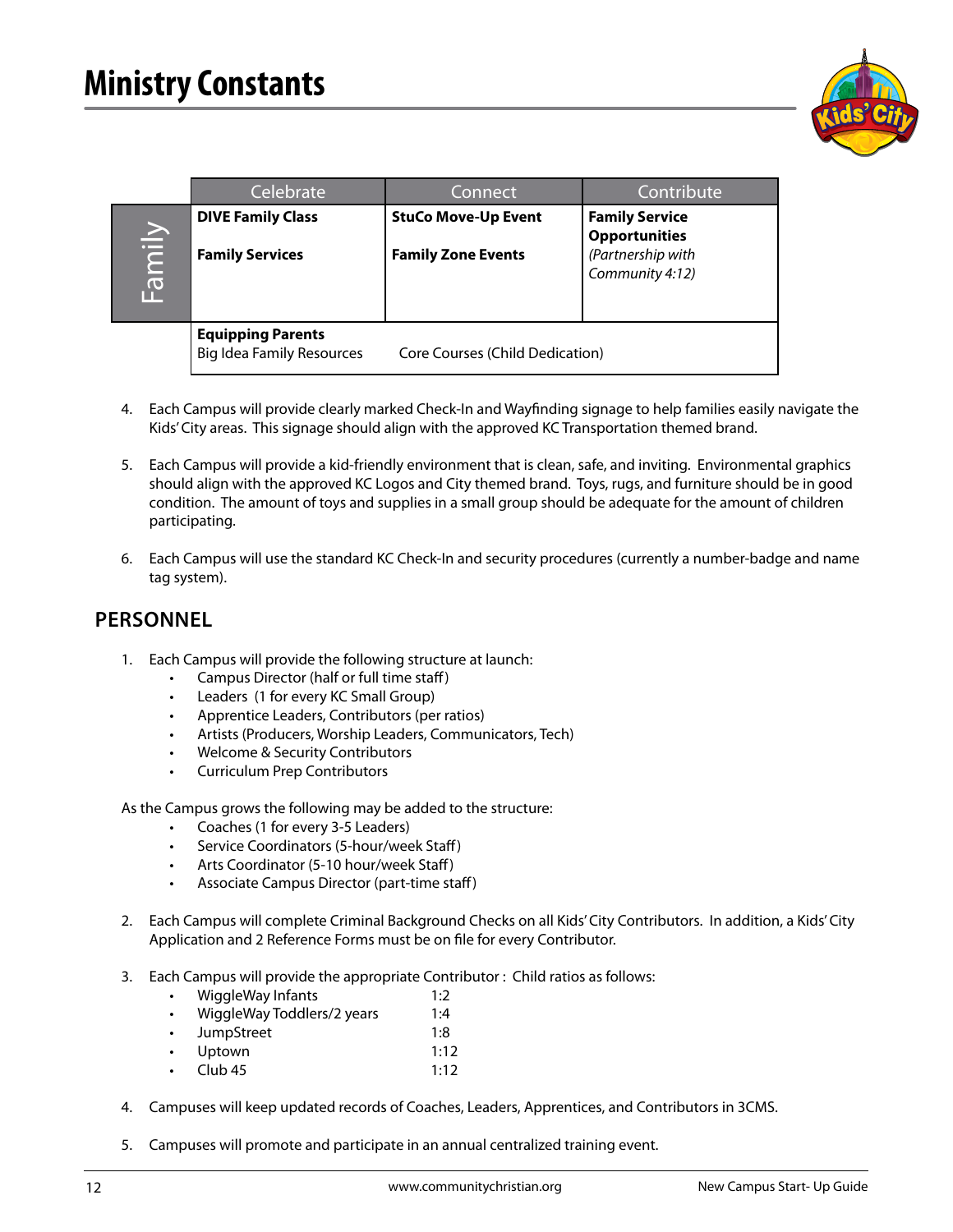

# **Creative Arts**

# **Philosophy**

- 1. **hpftwbtG:** Every strategy and decision within the Arts must ultimately align with the mission of helping people find their way back to God.
- 2. **3C's:** Our mission is for the artists to Contribute in creating inspiring, God honoring, Celebration services, but it is just as important for those artists to be Connected in a small group.
- 3. **Big Idea:** We will tell God's story in a relevant and engaging way, utilizing the artistic gifts of those in our church to their greatest level of excellence.
- 4. **Reproducing:** We will apprentice and reproduce at every position of music, art and tech. Our teams will strive to always have apprentices in place, so that we can launch new large group services as God allows. The church doesn't wait for the artists to be ready. We are ready when God moves.

# **Product**

- 1. Each Campus will provide teams in the following area:
	- **Rhythm Section**
	- • Worship Leader / Vocalists
	- **Tech and Production**
- 2. Each Campus will utilize the Catalyst-provided Big Idea products for the Celebration Experiences.
- 3. Each Campus MUST use catalyst provided CCC Logos, Series Graphics and Message Content (including Message Reinforcement Media.)
- 4. At launch, the Campus will provide a fully functioning Celebration Service from Day 1. After launch, the Arts Director will be responsible to develop and reproduce those teams, adding leadership and coaching as the teams grow.
- 5. Each Arts Director will assemble the correct audio and video systems in a timely manner before launch. Those systems will be assembled and the volunteers will be trained well before launch. That system will have the following minimum requirements:
	- • FOH sound system appropriate for the Celebration space
	- Stage monitoring system
	- Video projector and Screen
	- • Dedicated Video Computer and Software
- 6. Each Arts Director will create and distribute the following resources to their artists:
	- • Music
		- Recordings of each song
		- Charts for each song
		- Tech
			- Data DVD of Video content (or pre-loaded product)
			- Cue Sheets for Entire Service Team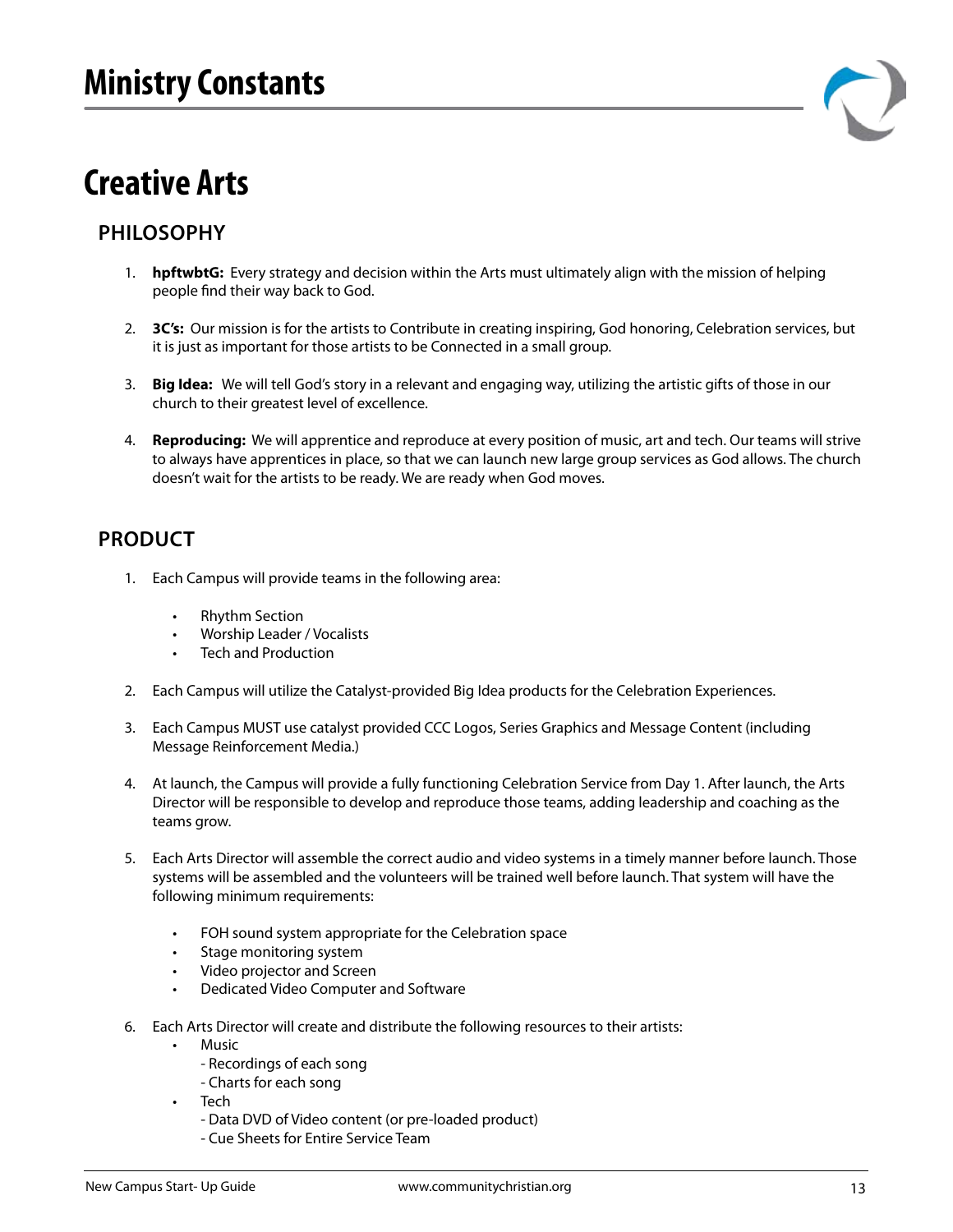

# **Personnel**

- 1. Each Campus will provide the following structure at launch:
	- • Arts Director (half or full time staff)
	- • Worship Leader
	- Producer
	- Media Tech
	- • Sound Tech
	- • 2 Guitars
	- • Bass Guitarist
	- • Drummer
	- • Background Vocalist

As the Campus grows the following should be added to the structure:

- • Each area and position continually reproduces
- • Worship Leaders are added and trained
- • Coaches (1 for each area (Band, Vocal, Tech) Multiple for any area with 3 Leaders or more.)
- • Leaders (1 Tech Leader for each area of Tech, 1 Rehearsal Leader for each week of the month, 1 Vocal Leader for every 10 vocalists, etc.)
- 2. Each artist will be given specific opportunities to develop and grow.
- 3. Each staff member will lead their team in the use of 3CMS and Planning Center for artist tracking and service flow.
- 4. As growth drives, an associate Arts Director or Tech Director should be added.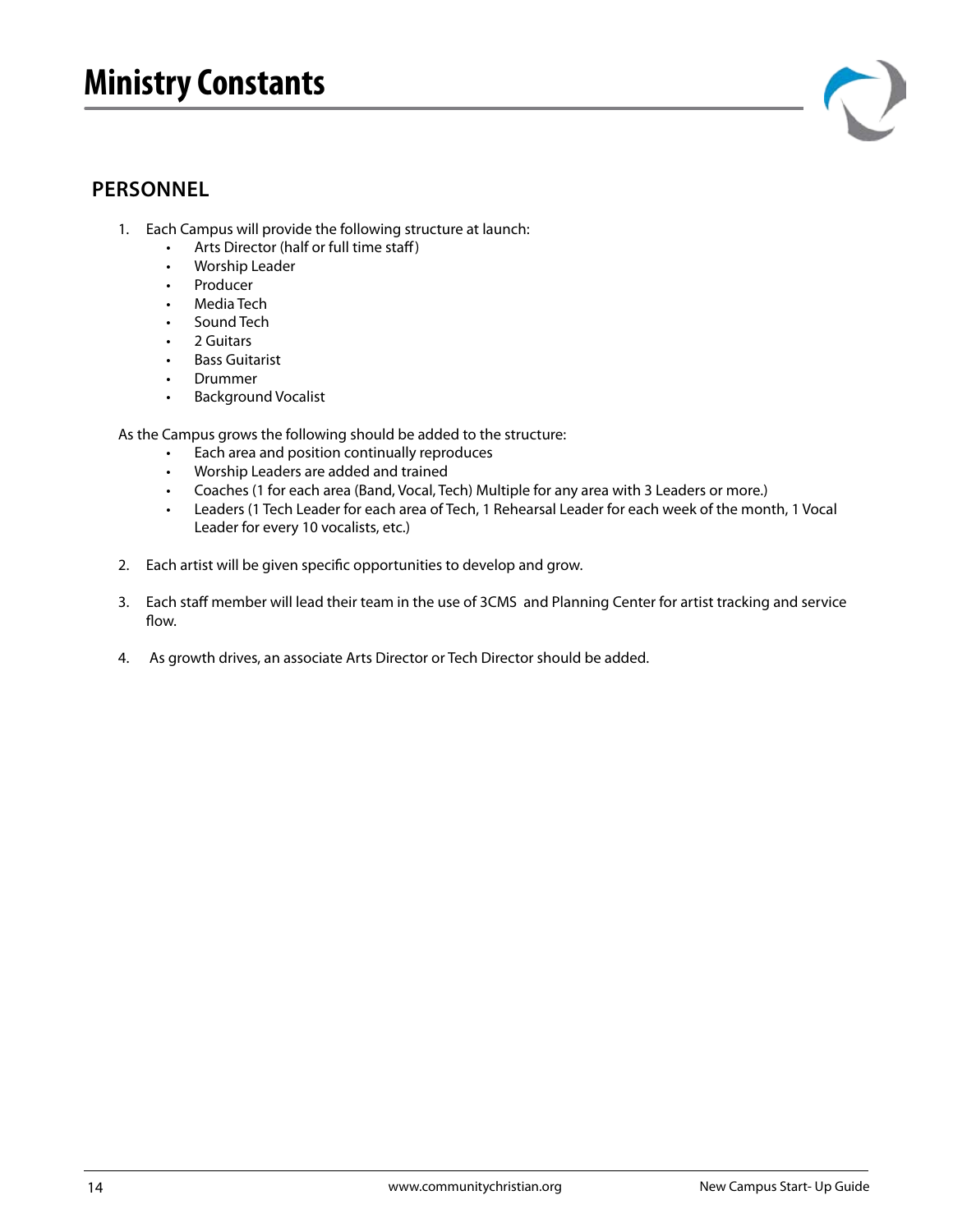# **Ministry Constants**



# **Community 4:12**

# **PHILOSOPHY**

- 1. **hpftwbtG:** Every strategy and ministry within Community 4:12 ultimately has the goals of helping people find their way back to God and then helping people demonstrate their love for God by loving the poor and people of all racial and cultural backgrounds.
- 2. **3C's:** Community 4:12 provides 3C opportunities (celebrate, connect, and contribute) with the poor and across racial and cultural barriers.
- 3. **Community Impact:** Community 4:12 is committed to community development in under-resourced communities or communities in severe economic decline. Starting with charitable ministries and progressing to empowerment and development ministries, Community 4:12 seeks to address systemic community needs.
- 4. **3R's:** Community 4:12 provides opportunities for people to engage in ministry with the poor by practicing the 3 R's:
	- • Developing a personal **relationship** with someone of a different culture and someone living in poverty locally or globally.
	- • **Redistributing** financial and material resources to reduce poverty locally and globally.
	- • **Relocating** to an under-resourced community temporarily (through service trips, immersion experiences) or permanently (by moving into an under-resourced community for maximum impact).
- 5. **Reproducing:** Community 4:12 develops strategies & programs that aim to eradicate poverty one village or neighborhood at a time in a way that can be reproduced in other under-resourced communities.

# **PRODUCT**

Each campus will:

1. Support an existing Local and Global Community 4:12 ministry by promoting and participating in events and programs and providing resources to support Community 4:12 Glocal Initiatives.

OR

- 2. Work with Community 4:12 Glocal Team to develop a new ministry. Resources needed to develop a new ministry:
	- Dedicated leader/champion who will serve on the Campus Team and work closely with the Community 4:12 Director and serve on the Community 4:12 Team
	- • Specific under-resourced Local Community to target development efforts or Global Community plagued by extreme poverty.
	- Key partnering schools, churches, and/or organizations in targeted community—nothing from scratch.
	- Strategic planning to develop Community 4:12 programs in the target community.
	- Financial resources.
	- Commitment to launch a campus in targeted community or partner with an existing church.

## **PERSONNEL**

- 1. Community 4:12 Campus Coordinator (starting at  $5 10$  hours/week, progressing to half time).
- 2. Coaches, leaders, apprentice leaders, and volunteers.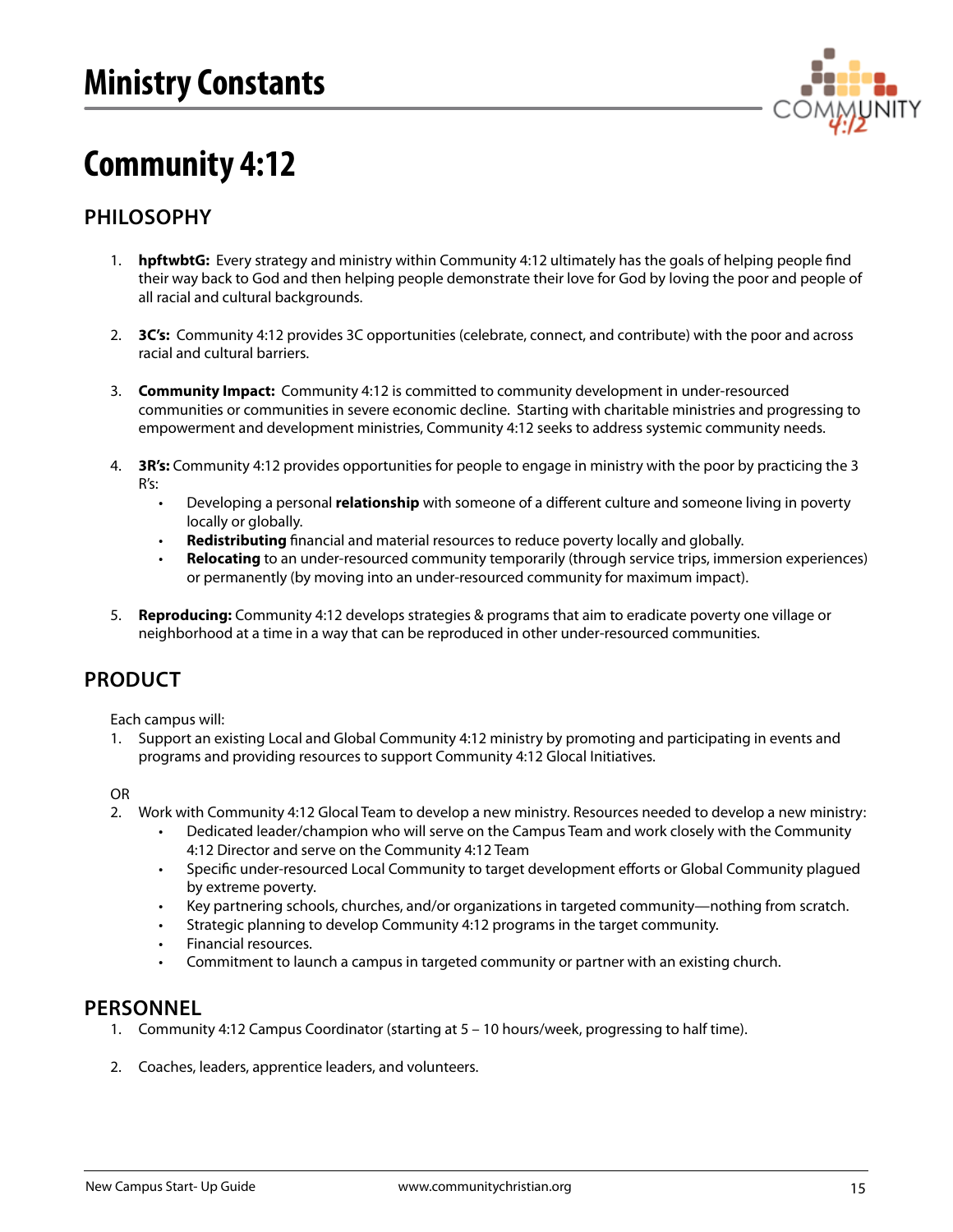

| <b>RESPONSE TO POVERTY ISSUES LOCALLY AND GLOBALLY</b>                                                                                                            |                                                                                                                                                                                                                                 |                                                                                                                                                                                                                                                         |  |
|-------------------------------------------------------------------------------------------------------------------------------------------------------------------|---------------------------------------------------------------------------------------------------------------------------------------------------------------------------------------------------------------------------------|---------------------------------------------------------------------------------------------------------------------------------------------------------------------------------------------------------------------------------------------------------|--|
| Level 1 Response<br>Charitable                                                                                                                                    | Level 2 Response<br><b>Investment and Empowerment</b>                                                                                                                                                                           | Level 3 Response<br><b>Development and Justice</b>                                                                                                                                                                                                      |  |
| most common form of response                                                                                                                                      | less common form of response                                                                                                                                                                                                    | very uncommon form of response                                                                                                                                                                                                                          |  |
| meet basic needs through<br>"hand-outs"                                                                                                                           | equip people in need to meet their own<br>needs by providing a "hand-up"                                                                                                                                                        | advocacy and community and economic<br>development                                                                                                                                                                                                      |  |
| can be done from a distance                                                                                                                                       | requires building a relationship                                                                                                                                                                                                | requires addressing societal systems/<br>structures and injustices                                                                                                                                                                                      |  |
| immediate results<br>short-lived<br>no significant long-term impact                                                                                               | results take longer to achieve<br>longer lasting<br>impact limited to individuals                                                                                                                                               | incremental results that effect significant<br>long-term change for an entire<br>community                                                                                                                                                              |  |
| Examples: food and clothing drives;<br>serving at soup kitchens; home<br>makeovers; providing free Christmas gifts;<br>disaster relief; global feeding ministries | examples: tutoring; job, parenting, and<br>life skill training; operating food co-ops,<br>Christmas Gift Mart; clothing resale<br>shop, child sponsorship; equipping a<br>community with clean drinking water or<br>health care | examples: micro-finance loans for start-<br>up businesses; Advocacy for equality<br>in schools (Millennium Development<br>Goals abroad & school finance reform at<br>home); creating living-wage jobs; home<br>ownership & higher education initiatives |  |

## **The Difference Between Charity and Justice**

"What will be the instrument of the church in effecting change? Not simply charity but also justice. Charity is episodic, justice is ongoing. One brings consolation, the other correction. One aims at symptoms, the other at causes. One changes individuals, the other [changes the world]." –Harvie Conn, Westminster Theological Seminary

## **Service with and to "the 20%" Aligns With Helping People Find Their Way Back to God**

Only when the church walks alongside "the 20%,"the poor, the vulnerable and the underprivileged, as Jesus did, does the church embody the full message of Christ. This"Good News"message cannot be accomplished through charity alone. But when the body embraces both works of mercy and those of justice--setting this world right, "on Earth as it is in Heaven," the church reaches its full impact. When a church can also measure its outcomes and impact by reduced poverty, crime, un-employment and drop-out rates, the church becomes a relevant force for ALL aspects of society and to ALL members of a community thereby allowing more people to find their way back to God.

## **Recommended Reading List**

*Compassion, Justice, and the Christian Life: Rethinking Ministry to the Poor – Robert Lupton A Framework for Understanding Poverty* – Ruby Payne *Glocalization* – Bob Roberts, Jr.

## **Advanced Reading List**

*Rich Christians in an Age of Hunger* – Ron Sider *The Next Evangelicalism* – Dr. Soong-Chan Rah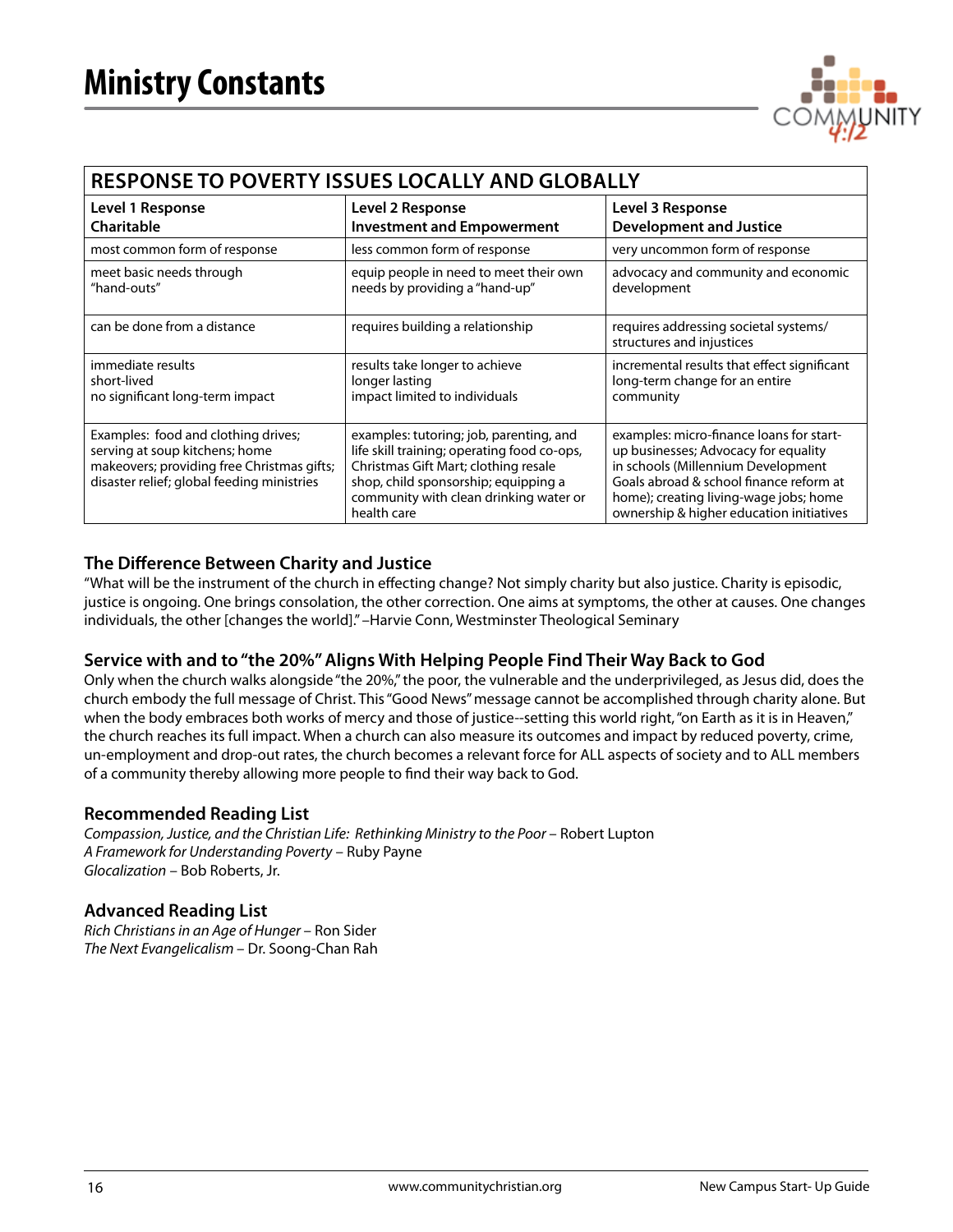# **Campus Constants**



# **One Church - 10 Campus Constants**

- **1. Mission**  Helping People Find Their Way Back To God.
- **2. Strategic Vision** To grow a movement of reproducing churches committed to"the 67 & the 20": 67= percentage of the world's population that lives outside of a relationship with Christ 20 = percentage of people worldwide living in extreme poverty both locally and globally.
- **3. 3 C's** Celebrate, Connect and Contribute will serve as the foundation for spiritual growth.
- **4. Big Idea** One Big Idea for adults, students and children will be executed weekly.
- **5. Teaching Team** The teaching team will set the teaching schedule and will serve as the primary communicators either in person or by video cast at least every week but one on a monthly basis.
- **6. Leadership Structure** One leadership structure with Coach, Leader and Apprentice Leader.
- **7. Leadership Community**  Monthly gatherings of leaders for vision, skill and huddle will take place at a central location.
- **8. Financial Model** 70/20/10 with each campus operating on 70% or less of its offerings within 5 years of a launch. 20% or less of campus offerings will be used to support the catalyst organization & 10% will be used for new church-wide endeavors.
- **9. Web** One centralized web site for the church representing all locations. One centralized web-based database (3CMS) for people, groups, events and finances will be used to measure our 3C status.
- **10. Central Services** One centralized process or system for business services: banking, staffing, payroll, benefits, capital expenditures, lease agreements, etc.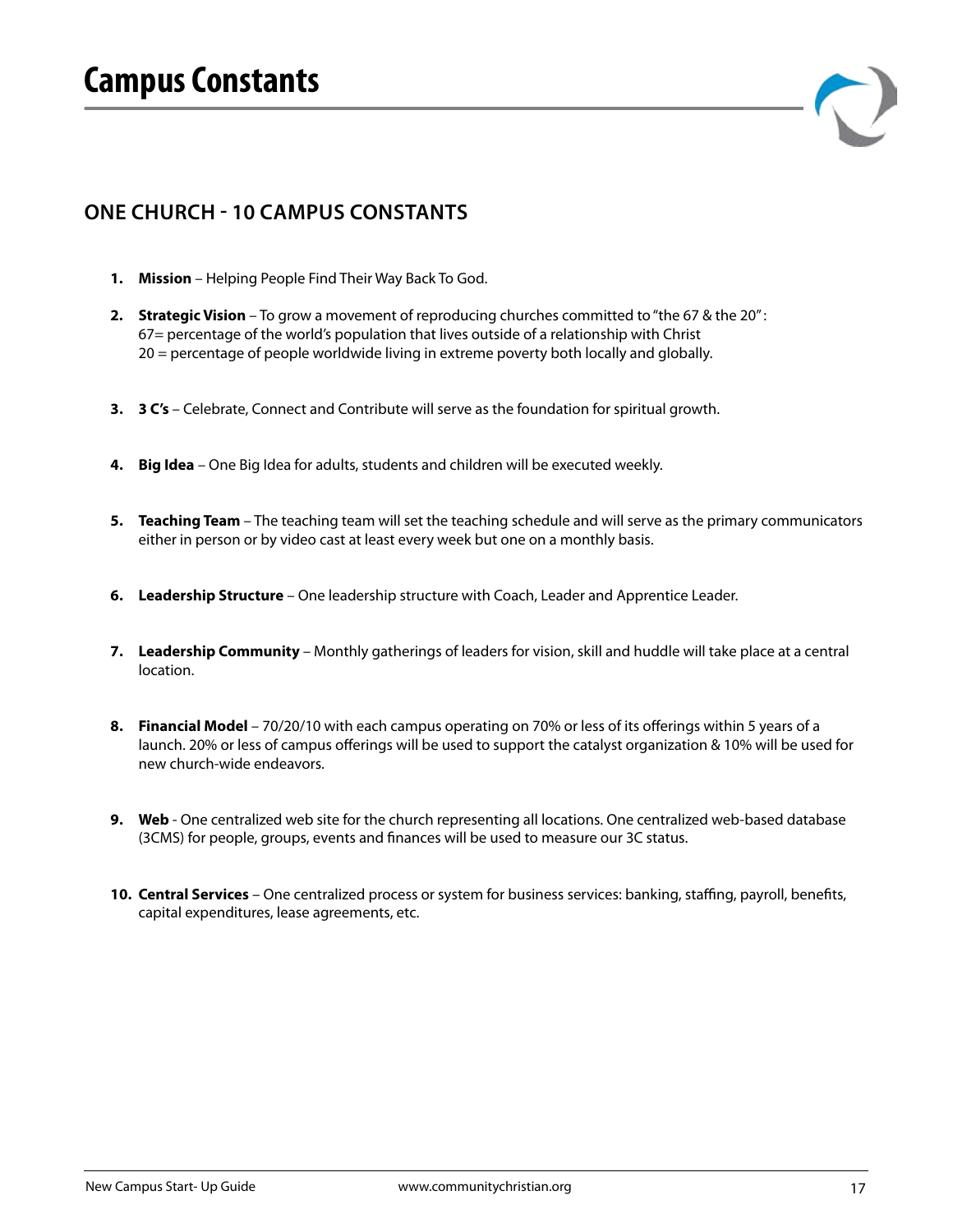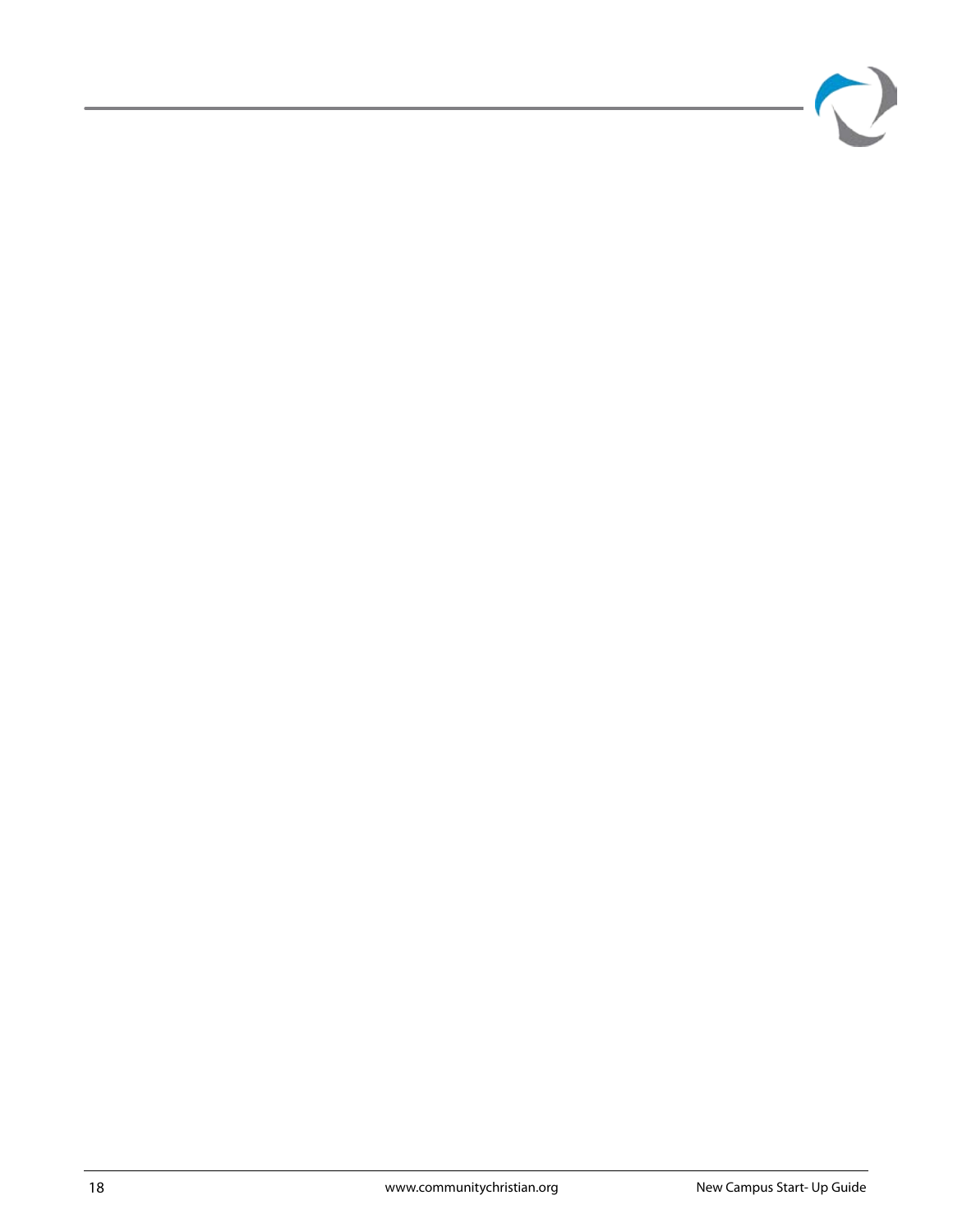

COMMUNITY's leaders are called first and foremost to be servant leaders who model and encourage others in becoming a 3C Christ Follower (celebrate, connect, contribute). Leaders will serve as catalysts in COMMUNITY's mission of *helping people find their way back to God* through a commitment to growing and reproducing 3C Christ followers and leaders. A leader will be a personal example of what it means to be a 3C Christ follower. The following are COMMUNITY's expectations for leaders in each of the experiences of celebrate, connect, and contribute.

# **Celebrate: me: God**

Gather with others to celebrate what God is doing in and through us

## **Celebration of a Personal Relationship with Jesus Christ**

God's offer of salvation through Jesus Christ calls for a response of faith. That response is demonstrated throughout the New Testament by repentance, acceptance of Jesus Christ as Lord and Savior, and baptism by immersion. Repentance involves a change of heart and mind that causes us to want to put Jesus first in our lives. When we commit our lives to Christ, we put our faith in Him to receive forgiveness of sins, eternal life, and the gift of the Holy Spirit. Baptism is the public demonstration by which a believer is identified with Christ, His body the church, and a life of followership. The act is one done in faith and submission to the Lordship of Christ. (Mark 1:9 - 11, Acts 2:38, Romans 6, Colossians 2:12)

## *How are you growing in: 1) belief that Jesus is Lord and Savior, 2) confession of sins, 3) repentance (daily choosing to turn back to God) and 4) believers baptism? Explain.*

## **Celebration of the Word**

Key to growing in followership is a better understanding of the principles found in Scripture. A leader will continually seek to increase his/her understanding of Scripture and model this value through daily time spent in the Bible. (II Timothy 2:15) A leader will seek to apply the principles learned from God's Word in his/her every day life, as well as encourage and exhort others to do the same.

What is God teaching or challenging you while reading His Word? Explain.

# **Celebration of Prayer and Other Spiritual Disciplines**

In order to grow in a relationship with Jesus Christ, a leader will begin to incorporate specific disciplines into his/her life. No relationship can grow without communication. As much as we need to communicate with our heavenly Father, He desires to communicate with us. In fact, He created us to fellowship with Him. The growing spiritual life of the leader will include disciplines such as regular prayer, Bible reading, and meditation on the Word. (James 5:13-16, I Thessalonians 5:16-18). And may include others such as journaling, fasting, sacrificial giving. . . .

## *What have you been talking to God about lately? What has He been saying in return? Explain.*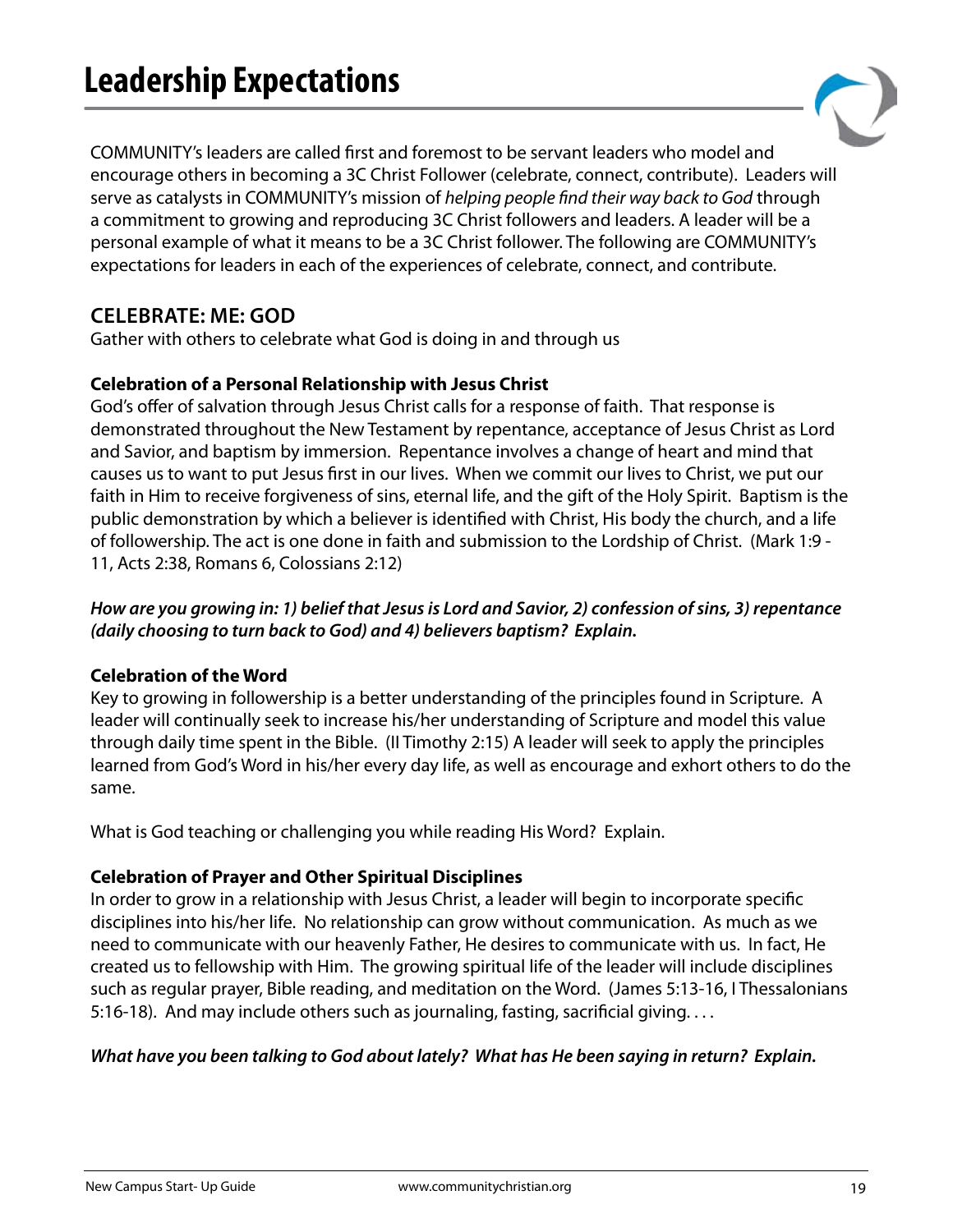

# **Celebration Through Corporate Teaching, Praise and Worship**

Growing and developing our relationship with Jesus Christ and His church includes continuing fellowship and worship with other Christ followers (Hebrews 10:25). This is not only beneficial to the personal spiritual life of the leader, but it is also an encouragement to other Christ followers. COMMUNITY offers Celebration Services weekly and Commitment Celebrations monthly as opportunities for corporate praise and worship. A leader will communicate the value of these events and his/her commitment to the church through consistent participation in these celebration services.

# *How are you growing in relationship with God through participation in Celebration Services? Explain.*

# **Connect: me: the church**

Join with others for on-going growth and encouragement.

# **Connecting Through Small Groups**

A leader will have a commitment to the type of genuine Biblical community seen in Acts 2: 41- 47. At COMMUNITY, we believe this Biblical community is best experienced in the context of small groups. A leader will have a commitment to small groups modeled by personal weekly participation. They will serve as catalysts to connect others into groups.

## *How are you experiencing Biblical community in small group? Explain.*

# **Connecting for Care and Spiritual Growth**

The leader's role is to spiritually grow and develop 3C Christ followers at COMMUNITY. Leaders accept the responsibility to provide care for the individuals to whom they are ministering (I Peter 5:1-4). The leader is not personally responsible to provide all care for individuals, but rather to facilitate care by connecting Christ followers to care for each other.

How are you being cared for? What needs can be met? Explain.

# **Connecting Through Apprenticeships**

The apostle Paul modeled for us the importance of apprentice leadership (II Timothy 2:2). One of the most effective ways to reproduce and maximize ministry impact is to be committed to doing ministry in pairs, a leader developing an apprentice leader. In order for the body of Christ to continue to make a difference, each leader must take upon himself the responsibility of leadership development. A main priority for leaders will be to invest themselves in developing apprentices as the future generation of leaders, so ministry can be multiplied.

# *Where do you need further opportunities for development? Explain.*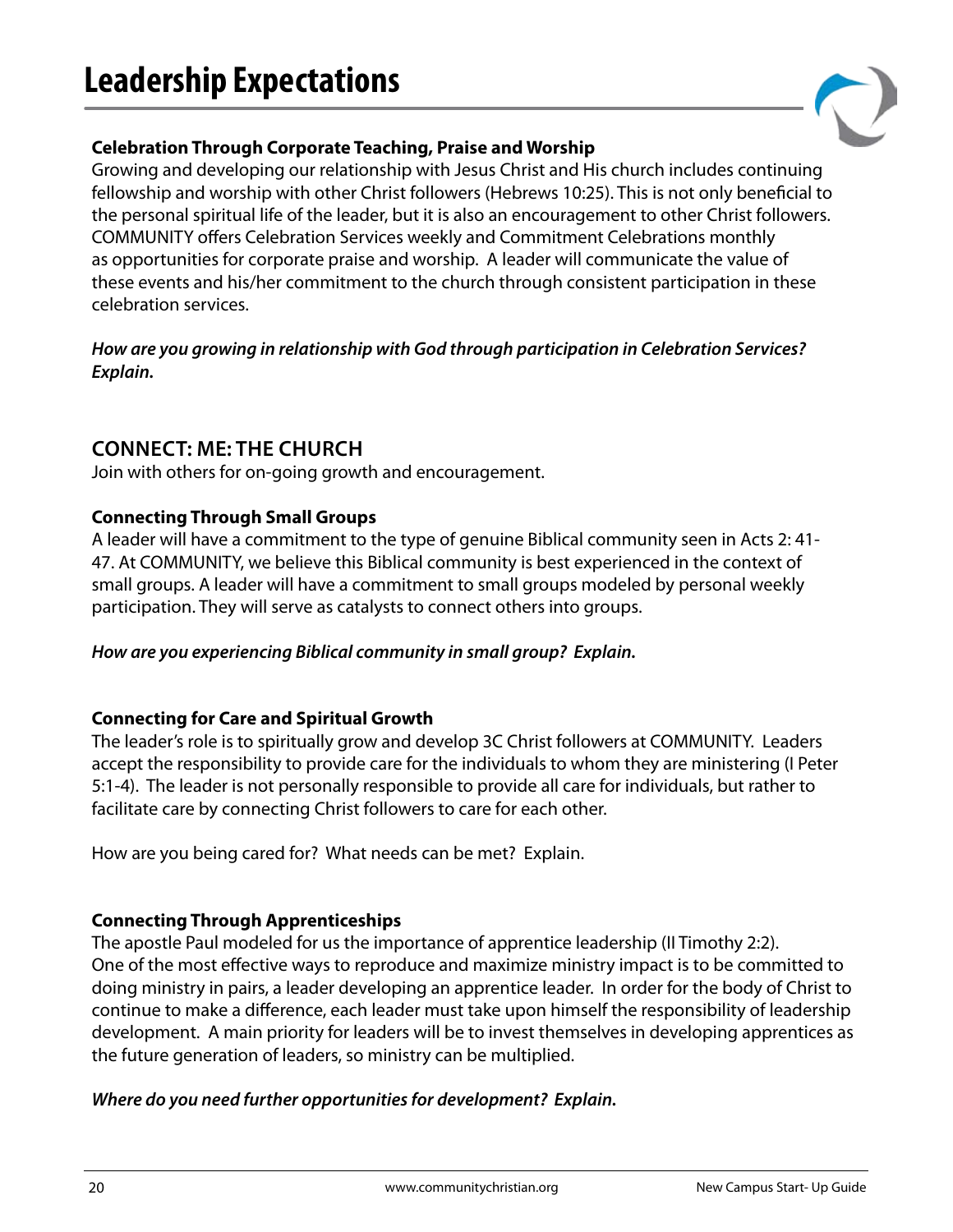# **Connecting Through Leadership Training**

A characteristic of a growing 3C Christ follower is to be teachable. This is also true for the leader. A leader will model a teachable spirit through consistent participation in monthly Leadership Community as well as other developmental opportunities. COMMUNITY is dedicated to providing excellent leadership training and equipping opportunities. Similar to participation in celebration services and small groups, participation in these leadership training opportunities benefits not only the leader personally, but also encourages COMMUNITY's body of leaders.

*What have you been learning through Leadership Community? Explain.*

# **Contribute: me: the world**

Use your time, talents, and resources to impact our world.

## **Stewardship of Finances — (moving toward 10%+)**

The Old Testament teaches the principle of tithing — giving to God the first 10% of everything you have. Giving God the first 10% of everything you have is endorsed in the New Testament by Jesus but goes even further as we see a shift toward total stewardship of one's life and resources. God expects us to live conscious of the fact that everything we have belongs to Him. We are simply stewards/managers of the resources He gives to us while we are on earth. With this in mind, certainly contributing 10% of our income to God would be a minimum expectation for many people. For others, it would be a goal to work toward. A leader will seek to align him/her self with Biblical principles and model God - honoring stewardship to those who follow them. (Luke 12:13-21; 18:18-30; 21:1-4; Matthew 23:23, 25:14-28).

## *Where might God be challenging you in the area of stewardship and generosity? Explain.*

## **Stewardship of Gifts**

God gives every Christ follower spiritual gifts and talents to be used to benefit His body, the church. A leader will model the value of weekly contribution. A leader will seek to discover how God has gifted him or her, and be accountable to the church for where/how to serve in ministry. The leader will encourage other Christ followers to follow his/her example, discover their own gifts and talents, and use them in ministry for building up the body of Christ at COMMUNITY, and helping people find their way back to God. (I Corinthians 12, Romans 12, Ephesians 4).

## *Which spiritual gifts do you enjoy using the most? Explain.*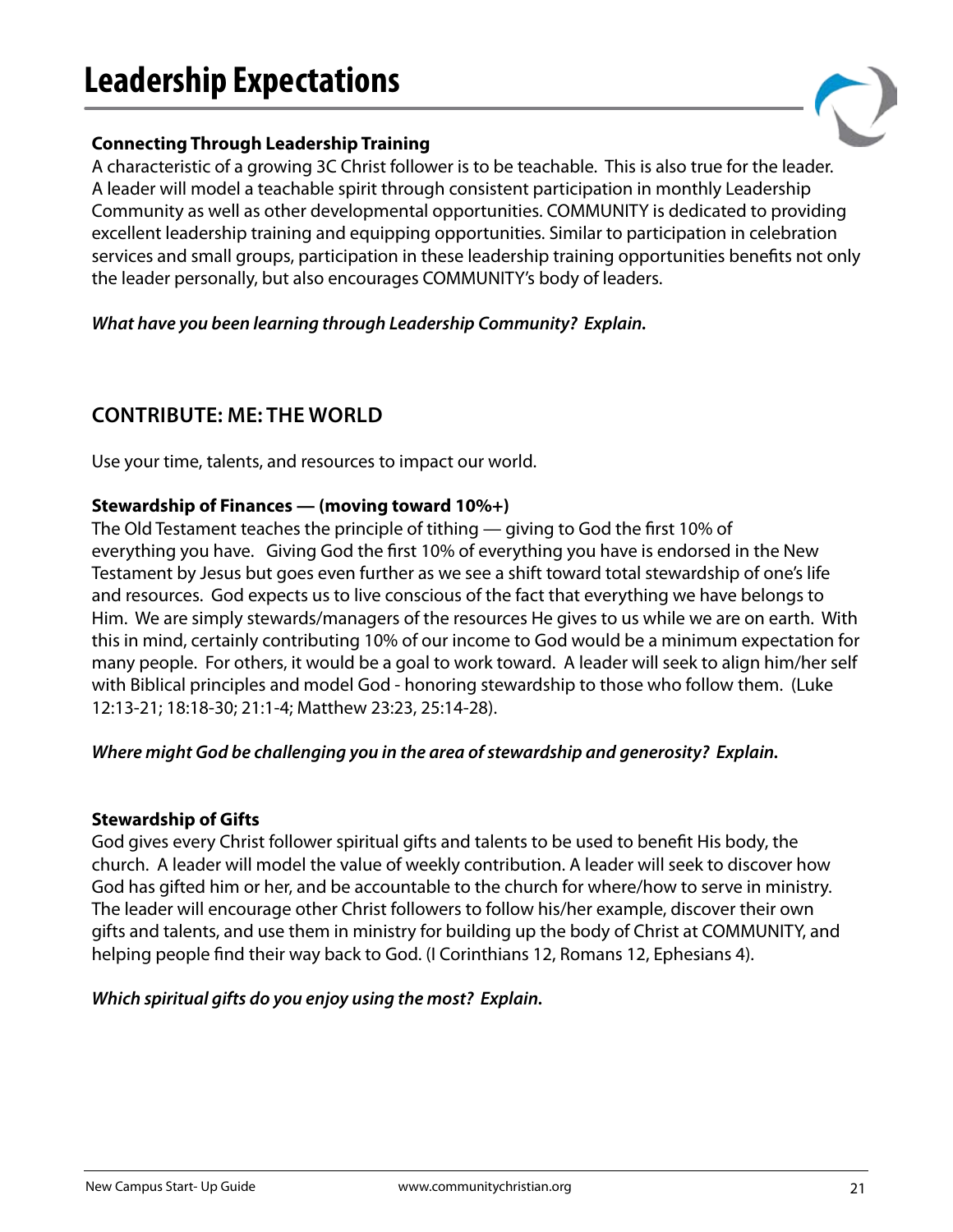# **Leadership Expectations**

## **Stewardship of Home and Family**

A priority commitment for every leader is to his/her family. While the demands of church ministry can become great, it should never be at the expense of one's relationship to his/her spouse or children. COMMUNITY is committed to building strong families. A leader will model a Godhonoring commitment to his/her family; an example that is consistent in the home, in the church, and to a watching world. (Ephesians 5 & 6).

*Where are you enjoying relationships on the home front? Explain. Which relationship would you like to see change? Explain.* 

## **Stewardship of Speech**

 As a leader, what we say has great influence. It is expected that a leader's speech will be a positive example to those who follow him/her. The Bible speaks of our tongue as having tremendous power — both for good and evil (James 3). A leader is expected to guard his/her speech carefully, being positive and encouraging, building up the body — always"speaking the truth in love"(Ephesians 4:15). A leader is also to be known as one whose speech and actions have earned them a good reputation in their community. (Titus 2: 6-8)

*Where you using your speech to encourage others? Explain. Who needs to hear words of encouragement from you? Explain.*

## **Stewardship of Personal Testimony**

A leader will seize opportunities to communicate the meaning and significance of a personal relationship with Jesus Christ. This will encourage the believer and challenge the unbeliever. It is important that a leader is able to clearly and concisely communicate a Gospel message within the context of his/her own spiritual journey. A leader will be able to support his/her story with Scriptural teaching as a valuable tool for personal evangelism. (Matthew 28:18-20, 1Pet. 3:15)

*Who needs to be encouraged/challenged through hearing your own spiritual journey? Explain*

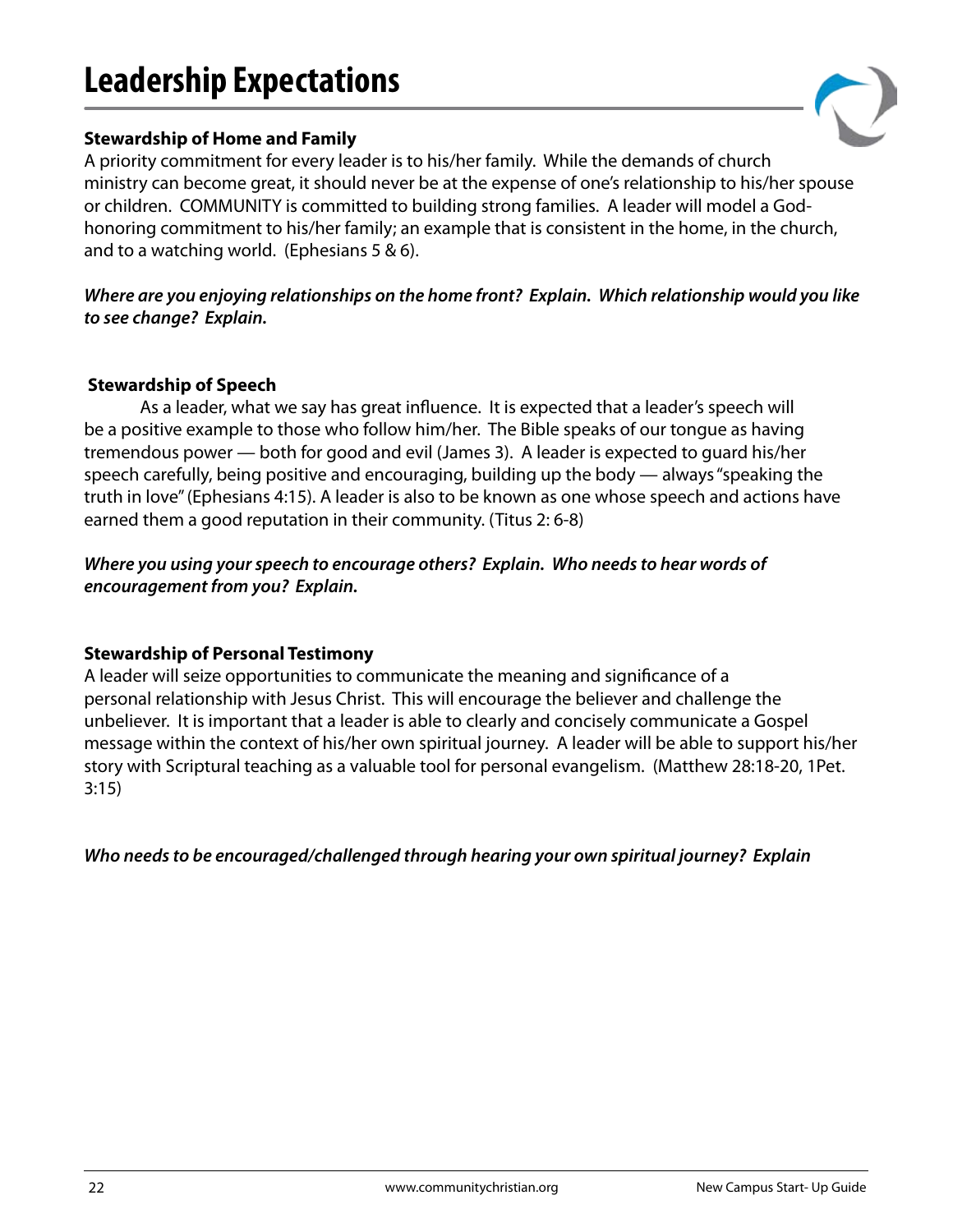

### **Time Commitment**

- 20 hours + Celebration Services for Campus of 500 or fewer attenders.
- 30 hours + Celebration Services for Campus of 1,000+ attenders.
- 40 hours + Celebration Services for Campus of 1,500+ attenders.

#### **Qualifications**

- Meets COMMUNITY's Leadership Expectations.
- Passion for helping people find their way back to God.
- Spiritual gifts that build up the church along the lines of Leadership, Apostleship, Teaching, Prophecy, etc. (1 Corinthians 12).
- Leads well on the home front.
- Humble
- Strong Communicator
- A Person of Action
- Competent, Confident and Above Reproach
- A person of encouragement
- Spirit-led

#### **What a Win Looks Like**

Much of what takes place in a healthy and thriving campus aligning with God's Spirit cannot be easily measured—things like life change, genuine community, and people growing closer to the heart of God. The following "wins" are celebrated regularly in a thriving campus:

#### CELEBRATE:

Weekend attendance is consistently growing. Baptisms are celebrated each month. Growth guide classes have consistent attendance and move people towards regular celebration of God in their every day lives.

#### CONNECT:

Small group attendance is growing in total connected and percentage of attenders connected. Small groups are consistently reproducing new leaders and groups. Examples and stories of life change are coming out of small groups.

#### CONTRIBUTE:

More people are contributing with their time/talents by serving on teams. People are growing towards tithing and beyond in their financial contributions. People are actively involved in serving and relationship building with the under-resourced through Community 4:12 and campus specific initiatives.

#### $\mathbf{y}$  and  $\mathbf{y}$  is  $\mathbf{y}$  are producing and small group leaders. **Keys to Winning reproduced.**

- **The campus is moving another campus reproducion** Know how many neach serving area.
- Follow up when artists or techs do not show up to rehearsal, come unprepared, or a break down in communication occurs between the artist and their leader.
- Be aware of how many leaders and artists to are 3C Christ-Followers and help those that aren't get there.
- Encourage every staff, coach and leader to be developing an apprentice.
- Meet 1-on-1 with top level coaches and leaders once a month.
- Follow up with campus arts leaders on any mistakes that occurred during the weekend services.
- Report any broken or damaged equipment quickly so it can be repaired or replaced in a timely manner.
- Review the campus Arts schedule to make sure it is full and includes new artists who are apprenticing.
- Meet with leaders and cast the vision of recruitment and reproducing to prepare for reproducing of a service or campus.
- Central catalyst BIG IDEA products are executed every week at the campus level.
- Be informed and up to date on the BIG IDEA product for the week and communicate that to the Campus Team.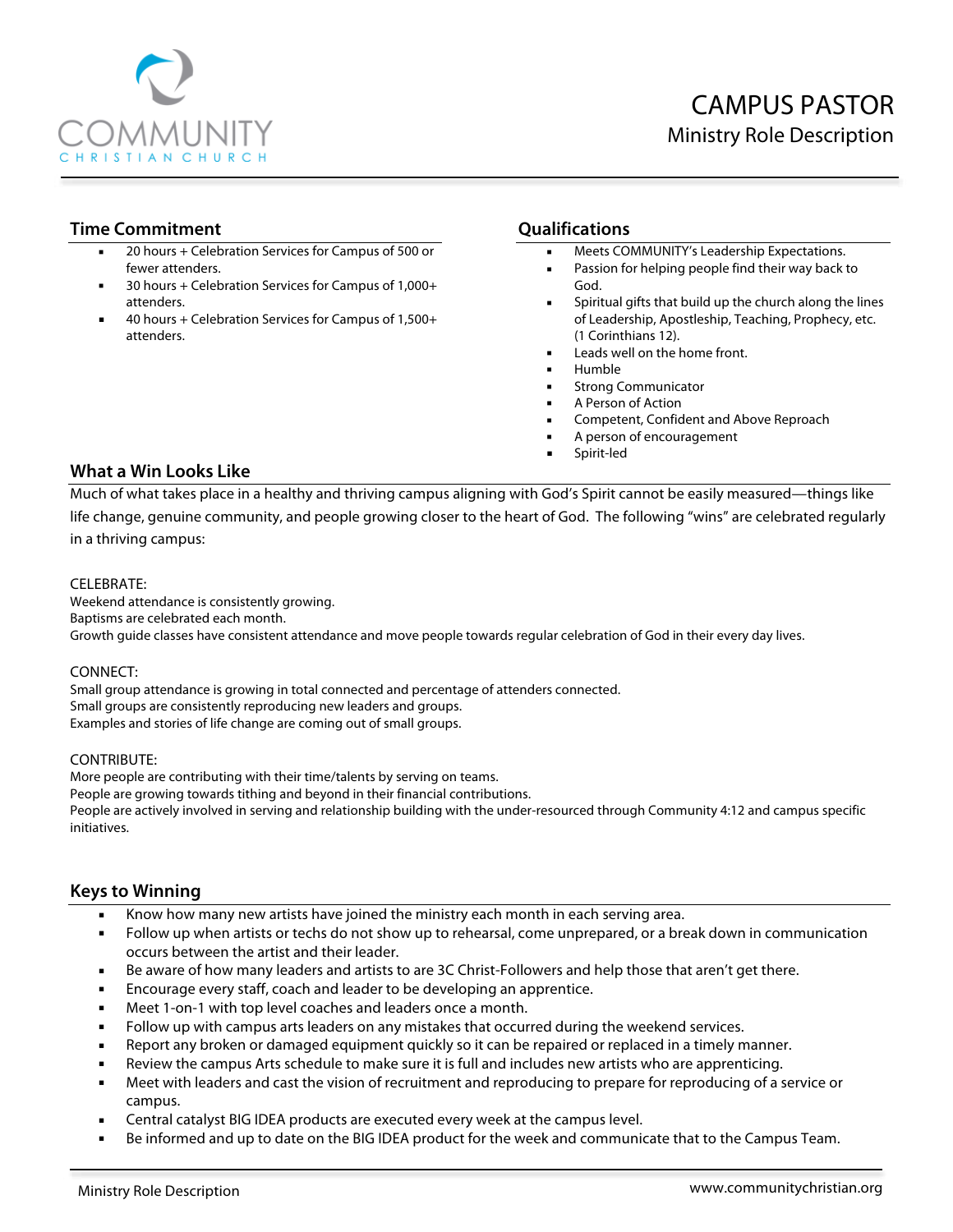

# CAMPUS PASTOR Ministry Role Description

## **Coaching Questions**

- 1. How are you?
- 2. What are you celebrating?
- 3. What Challenges are you facing?
- 4. How will you tackle those challenges?
- 5. How can I help you?
- 6. How can I pray for you?

# Are you tithing? **Progress Towards Winning**

#### RECRUIT AND DEVELOP ARTISTS

- Have you found new artists? How can I help you find new artists?
- How are you encouraging your leaders to recruit?
- What new pools could we draw artists from?

#### FILL AND MAINTAIN THE CAMPUS ARTIST MATRIX

- What challenges do you see coming up with next month's schedule?
- **Where do you need help this week?**

#### DEVELOP LEADERS AND COACHES

- Who are the new possible leaders that you see potential in?
- Do you have an apprentice?

#### EXECUTE THE BIG IDEA

- **Tell me about the Big Idea next week. What do I need** to know?
- What is the next step for our campus to take excellence to the next level?

#### DEVELOP AND MAINTAIN TECH

**What equipment issues have we had lately and how** are we dealing with them?

#### OTHER KEY QUESTIONS

- How are you developing in your non-speciality arts?
- Are you feeling successful? How can I help you feel successful?
- What are you dreaming for our campus right now?
- Looking at the Campus Matrix, what goals do you think we should set for artists?

## **The 3C's**

## **Celebrate**

**Are you and your family attending** regularly?

#### **Connect**

 Are you in a small group? Do you need help finding one?

#### **Contribute**

- Are you finding fulfillment in this ministry?
- 

## **Evaluation**

WHAT ARE YOU DOING BEST IN YOUR ROLE?

WHAT AREAS DO YOU NEED TO FOCUS ON?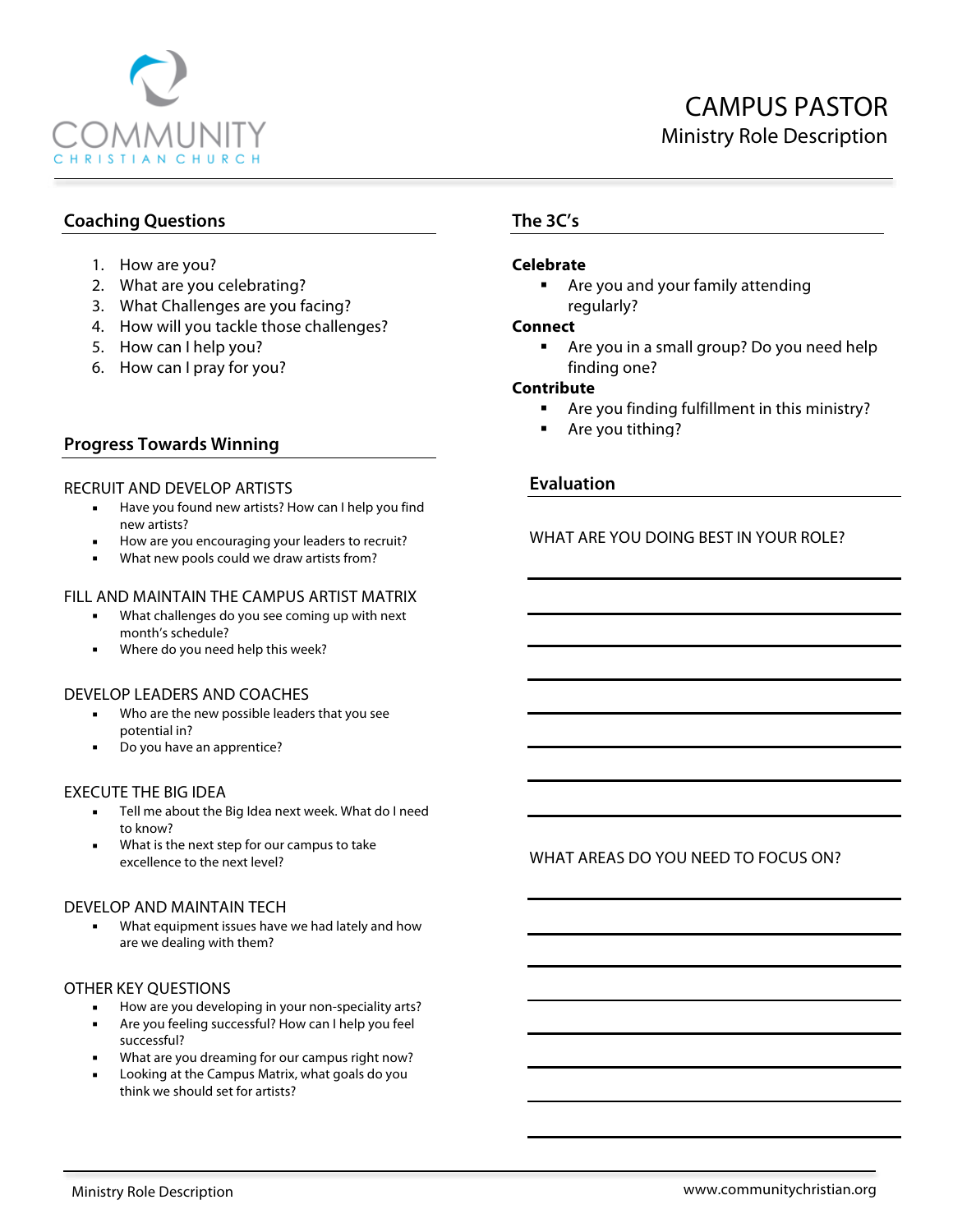

## **Time Commitment**

- Meet 1-1 twice a month with your Campus Pastor.
- Meet 1-1 at least once a month with the Kids' City Champion.
- Meet twice a month with your Campus Staff Team.
- Meet twice a month with the Kids' City Staff Team.
- **Monthly participation in Leadership Community.**
- **Huddle with your Kids' City Staff Team once a month.**
- Meet 1-1 at least monthly with each of your Coordinators.
- Attend the weekly Catalyst Meeting.
- Attend All-Staff meetings and retreats.
- Attend Campus and Kids' City planning retreats

## **Qualifications**

- Commitment to COMMUNITY's philospohy of ministry and mission of helping people find their way back to God.
- Commitment to Kids' City's philosophy of ministry and mission of helping families raise growing, 3C Christfollowers.
- Campus Directors are moving towards maturity in the 3C's: Celebrate, Connect, Contribute.
- Experience in developing and training adult leaders.
- Experience in leading and working with children.
- Campus Directors must have a completed application, background check, 2 reference forms, signed Kids' City Leader covenant, W-4 Form, and direct deposit form on file.

#### **What a Win Looks Like**

- The Campus Director is recognized as the visible leader of kids and family ministry at the campus.
- Kids' City is offering quality 3C experiences for kids and families at the campus location (KC Small Groups, KC Celebration, KC Teams, Family Baptism Class, Zone Events, Family Service Opportunities, etc).
- Kids' City is playing a vital role in the overall campus strategy for outreach to the community.
- Service and Arts Coordinators feel cared for, equipped, and connected to the Campus Director.
- Every Kids' City Leader is cared for, equipped, and served by a Coach.
- New contributors are added to the Kids' City team on a consistent basis.
- New families receive personal attention to help them feel welcome and to get connected.
- Operational systems and procedures are running smoothly to support the 3C experiences.
- Kids' City environments are safe, kid-focused, and inviting.
- Kids' City is operating within the approved campus budget.

## **Keys to Winning**

- Model Christ-like leadership to kids, families, Kids' City contributors, COMMUNITY co-workers, and the church.
	- o Communicate passionate vision for Kids' City.
	- o Champion the kids and family perspective on your campus staff team.
	- o Take advantage of visible leadership opportunities (i.e. campus pastor moments, core classes).
	- o Greet and build relationships with COMMUNITY families.
	- $\circ$  On the weekends, visit every Kids' City room as often as possible to greet, connect with, and affirm every Kids' City contributor.
- Work with your key leaders, coaches, coordinators, Campus Pastor, and KC Champion to determine next steps in implementing and improving 3C experiences.
- Build meaningful relationships with and develop your Service and Arts Coordinators.
- Meet 1-on-1 monthly with your Coordinators.
- Connect weekly with your Coordinators through phone calls, e-mail, or 1-on-1 meeting.
- Pray consistently for your Coordinators .
- Develop and implement a strategy for identifying and recruiting new coaches, leaders, apprentice leaders, and contributors.
- Develop and implement a strategy for reaching out to families in the community to help them find their way back to God and get connected into COMMUNITY.
- Develop and implement a strategy for grouping kids in consistent Small Groups and for enrolling elementary kids in Kids' City Teams.
- Build contributor teams to accomplish important operational tasks (i.e. curriculum supply, data entry, toy/supply replacement).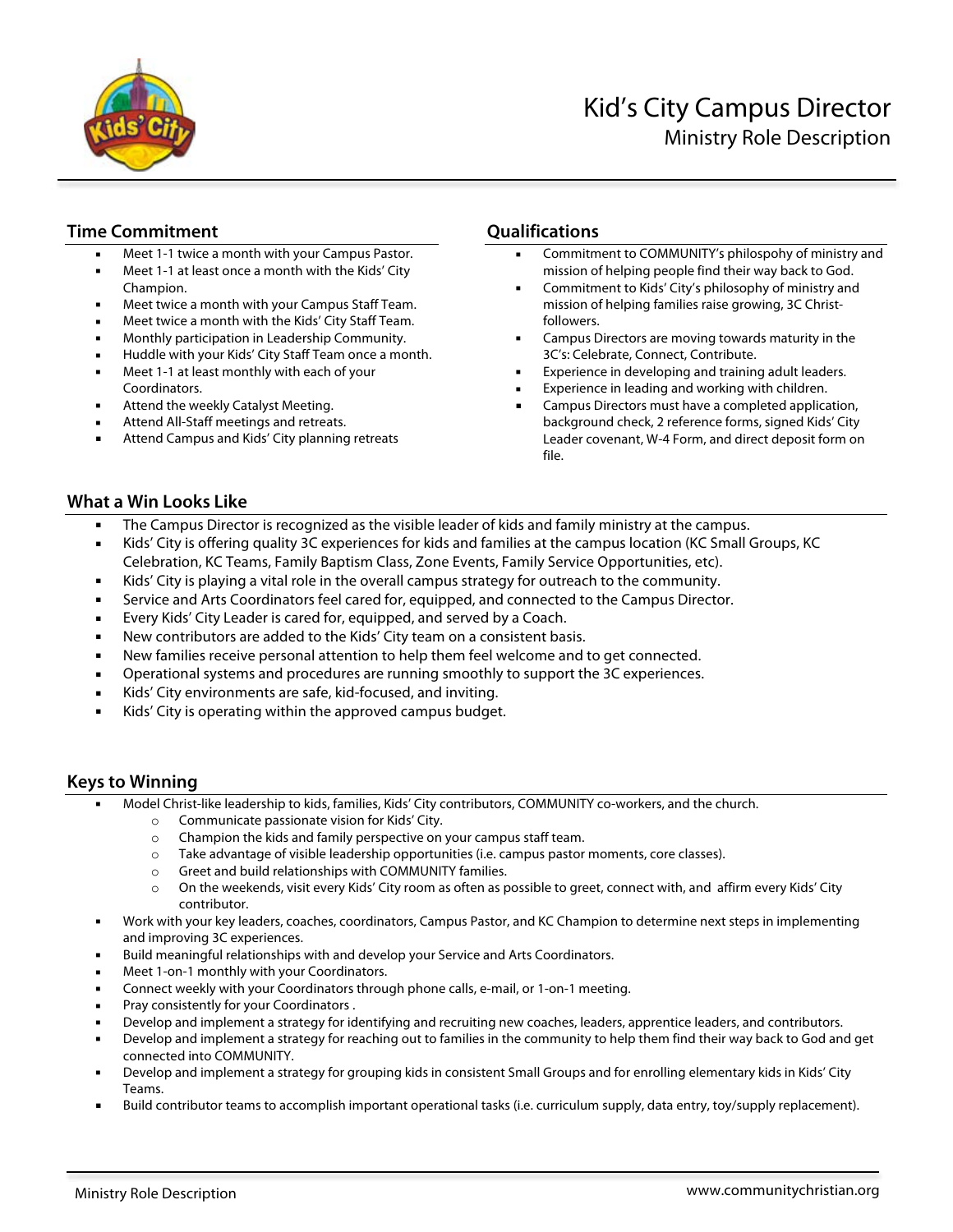

# Kid's City Campus Director Ministry Role Description

## **Coaching Questions**

- 1. How are you?
- 2. What are you celebrating?
- 3. What Challenges are you facing?
- 4. How will you tackle those challenges?
- 5. How can I help you?
- 6. How can I pray for you?

# **Progress Towards Winning**<br> **Progress Towards Winning**<br> **Progress Towards Winning**

#### **3C Experiences**

- How effective are the 3C experiences at our Campus?
- What are the next steps for implementing or improving 3C experiences at our campus?

#### **Community Outreach**

 What is Kids' City doing to build relationships with kids and families in our community?

#### **Recruiting**

- Who has joined your team in the past month?
- What recruiting conversations are you having with potential leaders, artists, and coaches?

#### **Leadership Development**

- How are you developing your Service and Arts Coordinators?
- What training do your leaders need? How will your team provide that training?
- How are you affirming and appreciating your leaders?
- What will your team be doing at the next LC?

#### **Dashboard Indicators**

- What is our average KC attendance over the past month? How does that compare to the same month last year?
- What percentage of our attendance is grouped?
- How many 3C elementary kids are at our campus?

#### **Other Questions**

- How well are we doing at making a great first impression?
- Are our KC systems and procedures running smoothly?
- Do we have adequate equipment, toys, and supplies?

#### **Measurable Goals**

- KC attendance grows by at least 10% annually.
- 80% of KC attendance is grouped.
- 60% of Uptown and Club 45 attendance are 3C Christ-followers.
- 30% of first time visitors end up grouped. Matrix reflects the following leader to child ratios:

| Matrix reflects the following leader to child ratios. |                           |                |
|-------------------------------------------------------|---------------------------|----------------|
| WW Infant/ 1:2                                        | WW Toddlers / 1:4         | WW 2's $/$ 1:6 |
| JumpStreet / 1:8                                      | Uptown and Club 45 / 1:12 |                |

## **The 3C's**

#### **Celebrate**

**Are you and your family attending** regularly?

#### **Connect**

 Are you in a small group? Do you need help finding one?

#### **Contribute**

- Are you finding fulfillment in this ministry?
- 

## **Evaluation**

WHAT ARE YOU DOING BEST IN YOUR ROLE?

WHAT AREAS DO YOU NEED TO FOCUS ON?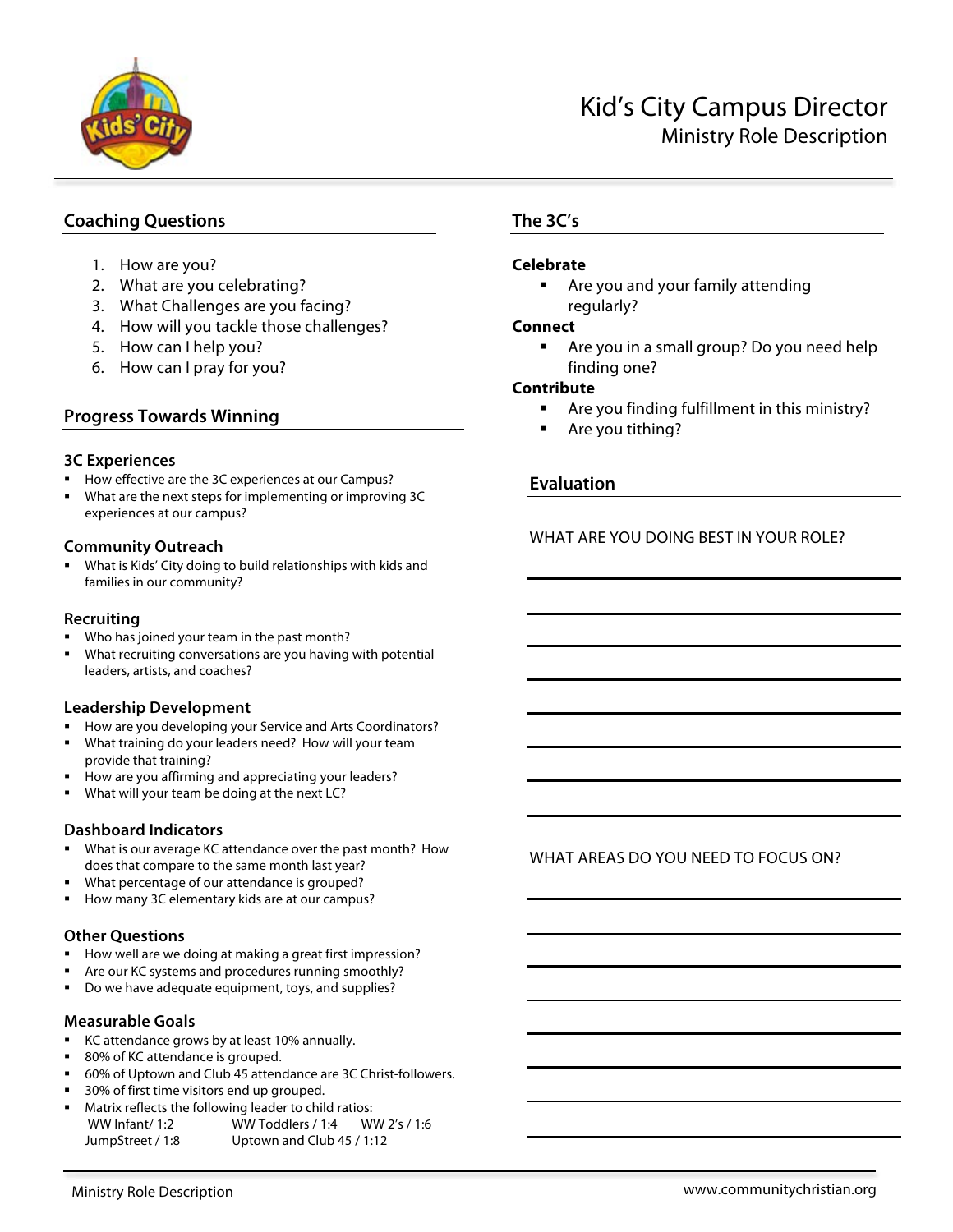

# Student Community Campus Director Ministry Role Description

#### **Time Commitment**

- Meet 1-1 twice a month with StuCo Champion
- Meet twice a month with your Campus Staff Team.
- Meet twice a month with the StuCo Staff Team.
- Monthly participation in Leadership Community.
- Attend the weekly Catalyst Meeting.
- Attend All-Staff meetings and retreats.
- Attend and participate in StuCo events Jr Hi Camp, CIY, Blast etc.

### **Qualifications**

- Commitment to COMMUNITY's philosophy of ministry and mission of helping people find their way back to God.
- Campus Directors are moving towards maturity in the 3C's: Celebrate, Connect, Contribute.
- Experience in developing and training adult leaders.
- Experience in leading and working with students.
- Campus Directors must have a completed application, background check, 2 reference forms, W-4 Form, and direct deposit form on file.

#### What a Win Looks Like

#### Overall Measurable:

- Celebrate Attendance: 10% of Campus
- **EXECONDECT Attendance: 75% of Students**
- Contributors: 50% of Student Population
- Measurable: 50% of groups have an apprentice leader.
- Measurable: 50% of average attendance are 3C Christ-Followers.
- Measurable: 50% of Small Groups are reproducing each year.

#### **Keys to Winning**

#### Create an Inviting Environment

- Develop and oversee welcome team that will make ensure that students get connected relationally through the night.
- Develop and oversee hospitality team that will provide food on a weekly basis to create further opportunity for community.
- Develop and oversee Environment Design team that will help set up and tear down the environment on a weekly basis.
- Plan monthly connecting events for students that help connect new students to community.

## Establish Engaging Worship

- Recruit a team of tech artists and musicians who can execute the Big Idea weekly.
- Provide a weekly developmental opportunity for students to practice for the services.

#### Communicate a Relevant Message

- Prepare (yourself or someone else) a few hours each week to deliver the message.
- Use your own story/life experience to bring the message to life.
- Obtain the props necessary to do the visual illustrations in the message.
- Communicate objectives to small groups leaders so that they can drive home the message.

## Facilitate Life-Changing Small Groups

- Recruit and develop a coaches for small groups. Meet 1:1 with coaches twice a month.
- Formulate strategy to connect the unconnected to small groups.
- Formulate strategy to develop 3C Christ followers in small groups.
- Formulate strategy to reproduce each small group each year.
- Help lead skill time at Leadership Community.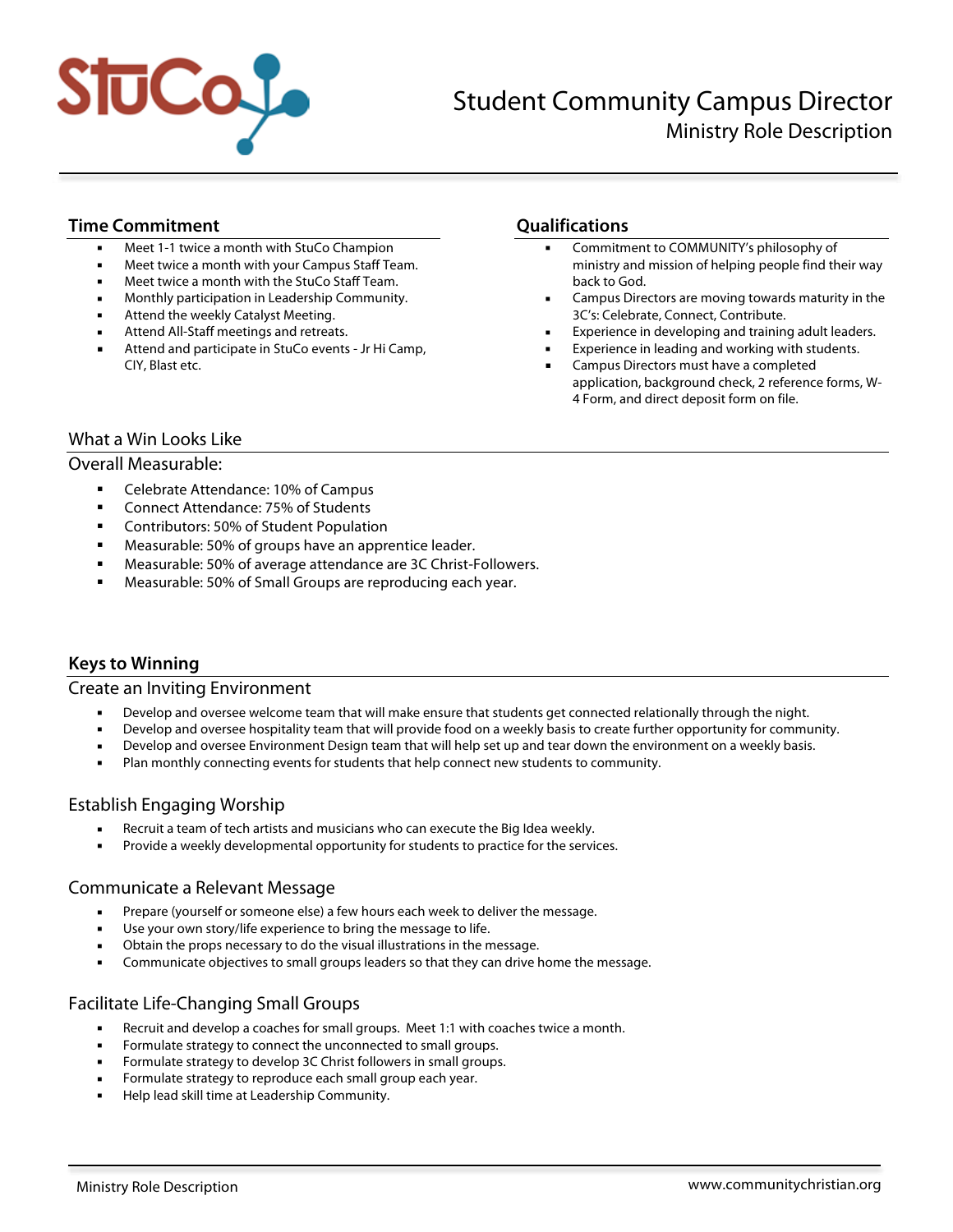

## **Coaching Questions**

- 1. How are you?
- 2. What are you celebrating?
- 3. What Challenges are you facing?
- 4. How will you tackle those challenges?
- 5. How can I help you?
- 6. How can I pray for you?

# **Progress Towards Winning**<br> **Progress Towards Winning**

| OVERALL ATTENDANCE:<br>Celebration Attendance $10/1 =$ |  |
|--------------------------------------------------------|--|
| Celebration Attendance Now =                           |  |
| Celebration Attendance Goal =                          |  |

#### INVITING ENVIRONMENT

| New Students This Month = ___________ |  |
|---------------------------------------|--|
| New Students Connected =              |  |
| Last Outreach Event =                 |  |
| Next Outreach Event =                 |  |
| Number of Baptisms $=$ _              |  |

#### ENGAGING WORSHIP

Recent "Win" in Big Idea Implementation Challenge in Big Idea Implementation

#### RELEVANT TEACHING

| How are you growing in your teaching? |  |
|---------------------------------------|--|
| Teaching Apprentice =                 |  |

#### LIFE CHANGING SMALL GROUPS:

| <b>Group Multiplication:</b>                                   |
|----------------------------------------------------------------|
| Number of Groups $10/1 =$                                      |
| Number of Groups Now $=$ _______                               |
| Number of Groups Goal $=$                                      |
| Number of New Leaders $=$ _____                                |
|                                                                |
| Last Coaching $1:1=$                                           |
| Next Coaching $1:1 =$                                          |
| Last LC Attendance: __________<br>Goal: $\qquad \qquad \qquad$ |

Apprentice Director  $=$  \_

## **The 3C's**

#### **Celebrate**

**Are you and your family attending** regularly?

#### **Connect**

 Are you in a small group? Do you need help finding one?

#### **Contribute**

- Are you finding fulfillment in this ministry?
- 

#### **Evaluation**

WHAT ARE YOU DOING BEST IN YOUR ROLE?

WHAT AREAS DO YOU NEED TO FOCUS ON?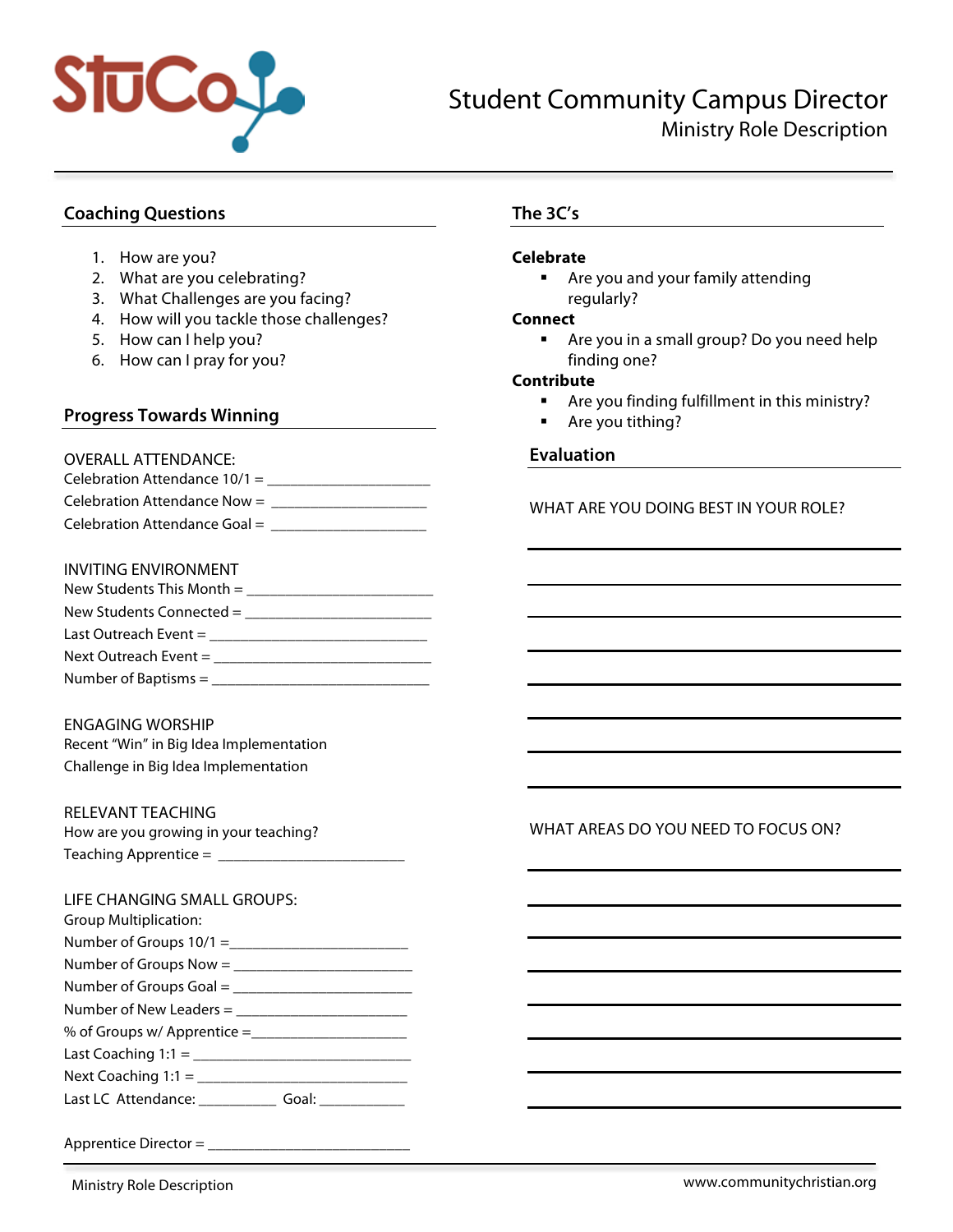

## **Time Commitment**

- Lead Worship or sing once a month.
- **Schedule all campus vocalists monthly.**
- Follow-up with vocalists after each weekend to encourage and learn from their experiences.
- Attendance at Leadership Community once a month.
- Monthly 1-on-1 meeting with Arts Director.
- Monthly 1-on-1 with Campus Pastor
- **Campus Staff Meetings**
- Catalyst meeting

### **Qualifications**

- Recruit and develop artists.
- Fill and maintain the Campus artist matrix.
- Develop leaders and coaches.
- **Execute the Big Idea.**
- **Develop and Maintain Tech.**

#### **What a Win Looks Like**

- More artists are joining the Arts ministry and making it continually better.
- Every artist and technician comes to rehearsal having been properly communicated to by their leader.
- Every artist and technician comes to rehearsal having properly prepared.
- More and more campus artists are being baptized and joining small groups.
- Every staff, coach and leader has an apprentice.
- The Campus Arts Director will meet 1-on-1 with their top level coaches and leaders once a month.
- The weekend services are executed with only minor mistakes.
- All broken or damaged equipment has been repaired or replaced in a timely manner.
- The campus Arts schedule is full and includes new artists apprenticing.
- Central catalyst BIG IDEA products are executed every week at the campus level.

## **Keys to Winning**

- Know how many new artists have joined the ministry each month in each serving area.
- Follow up when artists or techs do not show up to rehearsal, come unprepared, or a break down in communication occurs between the artist and their leader.
- Be aware of how many leaders and artists to are 3C Christ-Followers and help those that aren't get there.
- Encourage every staff, coach and leader to be developing an apprentice.
- Meet 1-on-1 with top level coaches and leaders once a month.
- Follow up with campus arts leaders on any mistakes that occurred during the weekend services.
- Report any broken or damaged equipment quickly so it can be repaired or replaced in a timely manner.
- Review the campus Arts schedule to make sure it is full and includes new artists who are apprenticing.
- Meet with leaders and cast the vision of recruitment and reproducing to prepare for reproducing of a service or campus.
- Central catalyst BIG IDEA products are executed every week at the campus level.
- Be informed and up to date on the BIG IDEA product for the week and communicate that to the Campus Team.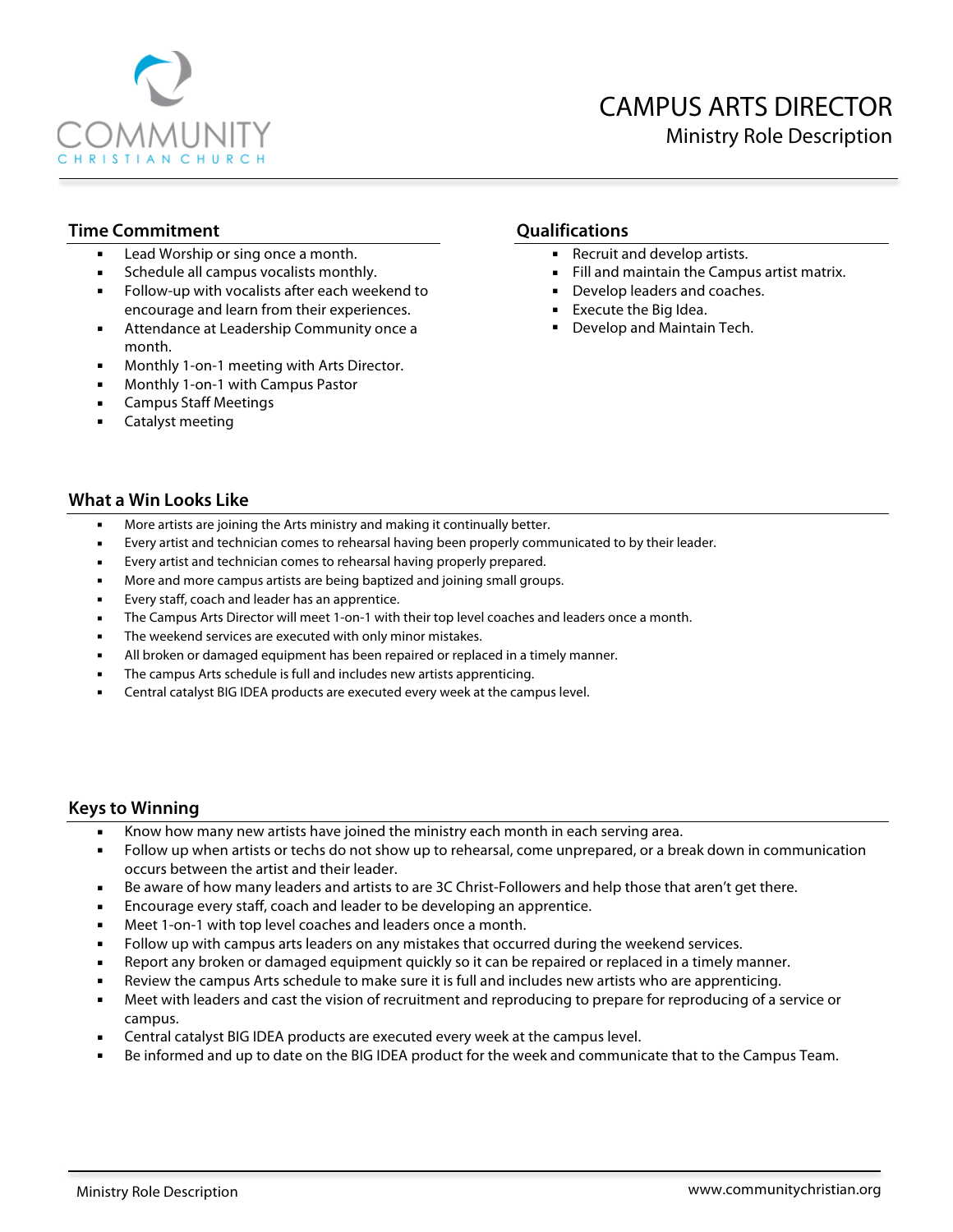

# CAMPUS ARTS DIRECTOR Ministry Role Description

## **Coaching Questions**

- 1. How are you?
- 2. What are you celebrating?
- 3. What Challenges are you facing?
- 4. How will you tackle those challenges?
- 5. How can I help you?
- 6. How can I pray for you?

# Are you tithing? **Progress Towards Winning**

#### RECRUIT AND DEVELOP ARTISTS

- Have you found new artists? How can I help you find new artists?
- How are you encouraging your leaders to recruit?
- What new pools could we draw artists from?

#### FILL AND MAINTAIN THE CAMPUS ARTIST MATRIX

- What challenges do you see coming up with next month's schedule?
- **Where do you need help this week?**

#### DEVELOP LEADERS AND COACHES

- Who are the new possible leaders that you see potential in?
- Do you have an apprentice?

#### EXECUTE THE BIG IDEA

- Tell me about the Big Idea next week. What do I need to know?
- What is the next step for our campus to take excellence to the next level?

#### DEVELOP AND MAINTAIN TECH

 What equipment issues have we had lately and how are we dealing with them?

#### OTHER KEY QUESTIONS

- How are you developing in your non-speciality arts?
- Are you feeling successful? How can I help you feel successful?
- What are you dreaming for our campus right now?
- Looking at the Campus Matrix, what goals do you think we should set for artists?

## **The 3C's**

### **Celebrate**

**Are you and your family attending** regularly?

#### **Connect**

 Are you in a small group? Do you need help finding one?

#### **Contribute**

- Are you finding fulfillment in this ministry?
- 

## **Evaluation**

WHAT ARE YOU DOING BEST IN YOUR ROLE?

WHAT AREAS DO YOU NEED TO FOCUS ON?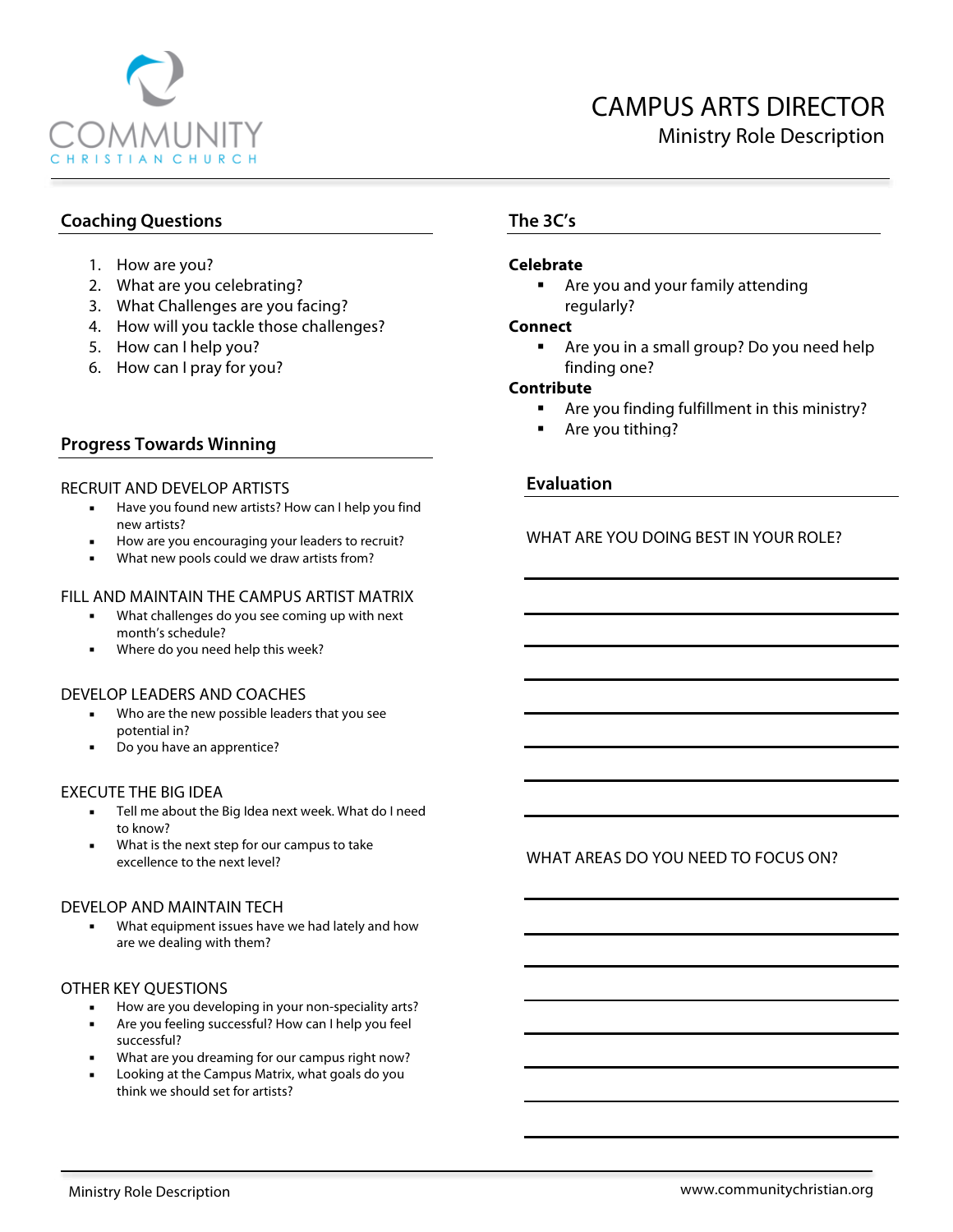

## **Time Commitment**

- 40 hours per week
- Monthly Leadership Community
- 1:1 with Adult Ministry Director
- Monthly all-staff meeting
- Whatever it takes to get the job done!

#### **What a Win Looks Like**

#### REPRODUCING LEADERS AND GROUPS:

- Up to 12 small group coaches and one apprentice director are being developed.
- Each Group Leader is launching new leaders and groups every 18-24 months.
- Coaches are meeting with Directors for monthly 1-1's and Leadership Community huddles.
- Director is directly observing their coaches in coaching activities.
- Coach feels partnered with Director to develop the groups in their huddles.
- New leaders are being equipped through Turbo Groups.
- Recruit apprentice leaders to partner with existing small group leaders.

#### CONNECTING THE UNCONNECTED:

- Director is inviting unconnected into groups.
- Unconnected are being connected through regular scheduled events like Connecting Point, Group Link, or similar.
- Coaches and Leaders are being equipped and encouraged to make active plans to Connect the Unconnected.

#### DEVELOPING 3C CHRIST FOLLOWERS:

- Leaders feel equipped to facilitate group conversations that lead to life change in group members.
- Group members are taking next steps as 3C Christ Followers (i.e. baptisms, contribute..)
- Groups show signs of growth in compassion and generosity.

#### **Keys to Winning**

REPRODUCING LEADERS AND GROUPS:

- Consistently communicate a reproducing vision to small group coaches and leaders.
- Recruit and develop small group coaches, leaders and apprentices.
- Establish coaching relationship with all coaches, meeting monthly for 1-1 and facilitating Leadership Community.
- Equip Coaches to lead Turbo Groups.
- Facilitate small group leader training as required.
- Provide input to Champion and Catalyst for best practices and leadership development content.

## CONNECTING THE UNCONNECTED:

- Equip and encourage groups to invite unconnected into the small group.
- Equip and Encourage coaches to work with groups in provide a welcoming environment for new people.
- Lead grouping events designed to welcome new people (i.e. Connecting Point, GroupLink, neighborhood parties, etc.)
- Develop and execute connecting strategies to constantly increase number of people connected.

#### DEVELOPING 3C CHRIST FOLLOWERS

- Work through coaches to Equip and Encourage leaders in effective facilitation of small group times.
- Equip Coaches to challenge leaders in spiritual development of those in their groups.
- Provide care for small group coaches and their groups through prayer, social interaction, and care for special needs.
- Encourage group leaders to track their group's Next Steps as 3C Christ Followers in the 3CMS database.
- Participate in writing the Big Idea discussion guide for small groups on a rotating schedule with other Directors and volunteers.
- Jesus centered life (I Tim 3:1-13)
- Humble / Teachable (Philippians 2:1-4)
- Committed to the mission of helping people find their way back to God through small groups.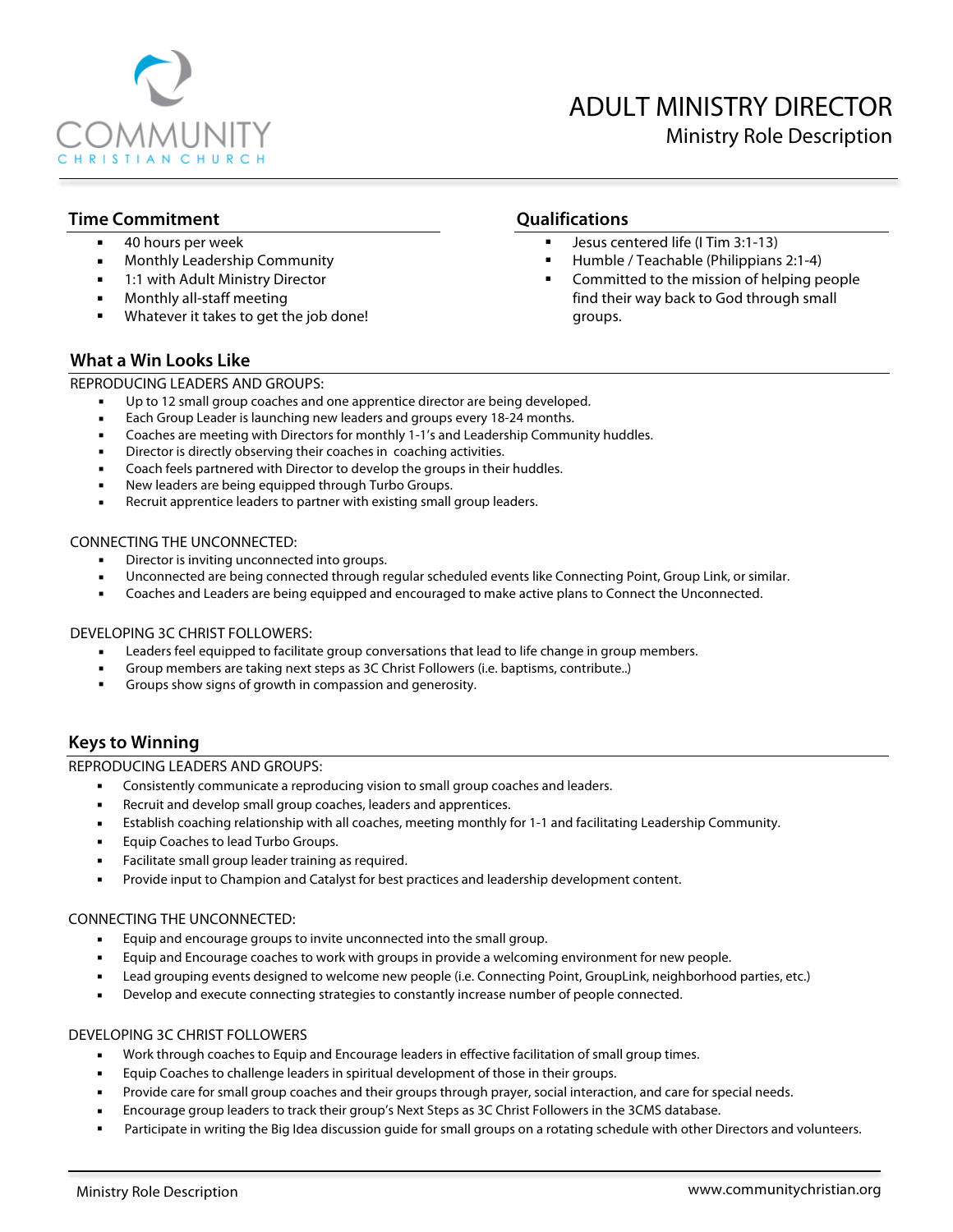

# ADULT MINISTRY DIRECTOR Ministry Role Description

## **Coaching Questions**

- 1. How are you?
- 2. What are you celebrating?
- 3. What Challenges are you facing?
- 4. How will you tackle those challenges?
- 5. How can I help you?
- 6. How can I pray for you?

# **Progress Towards Winning**<br>**Progress Towards Winning**<br>**Region titles of the Section Area Proportional Area Proportional Area Proportional Area Proportional Area Proportional Area Proportional Area Proportional Area Proport**

REPRODUCING LEADERS AND GROUPS Review Coach and Leader Progress Towards Winning

GROUP MULTIPLICATION:

| Number of Groups $10/1 =$          |
|------------------------------------|
| Number of Groups Now $=$           |
| Number of Groups Goal =            |
| % of Groups w/ Apprentice Actual = |
| % of Groups w/ Apprentice Goal =   |
| % of Groups Coached =              |
| Apprentice Director $=$            |

LAST LC ATTENDANCE\_\_\_\_\_\_\_\_\_ GOAL: \_\_\_\_\_\_\_\_\_\_\_\_

TURBO GROUP PLANS \_\_\_\_\_\_\_\_\_\_\_\_\_\_\_\_\_\_\_\_\_\_\_\_\_

CONNECTING THE UNCONNECTED

| Review Coach and Leader Progress Towards Winning |
|--------------------------------------------------|
| Number Connected $10/1 =$                        |
| Number Connected Now $=$                         |
| Number Connected Goal =                          |

**\_\_\_\_\_\_\_\_\_\_\_\_\_\_\_\_\_\_\_\_\_\_\_\_\_\_\_\_\_\_\_\_\_\_\_\_\_\_\_\_\_\_\_\_\_**

#### CONNECTING POINT OR OTHER CONNECT EVENTS

**\_\_\_\_\_\_\_\_\_\_\_\_\_\_\_\_\_\_\_\_\_\_\_\_\_\_\_\_\_\_\_\_\_\_\_\_\_\_\_\_\_\_\_\_\_**

#### DEVELOPING 3C CHRIST FOLLOWERS

| Review Coach and Leader Progress Towards Winning |                               |  |
|--------------------------------------------------|-------------------------------|--|
| Baptisms YTD: _______________                    | Goal: _____________           |  |
| Core Courses: North Core                         | Goal:                         |  |
| New Contributors:                                | Goal: <b>Solidary Company</b> |  |
| New Leaders: _____________                       | Goal:                         |  |

## **The 3C's**

### **Celebrate**

**Are you and your family attending** regularly?

#### **Connect**

 Are you in a small group? Do you need help finding one?

#### **Contribute**

- Are you finding fulfillment in this ministry?
- 

## **Evaluation**

#### REPRODUCING LEADERS AND GROUPS

- Do small group coaches, leaders and their groups embrace the vision of being a reproducing group?
- **How many groups are actively developing** apprentice leaders?
- **When was the last time you met with your** coaches? What did you discuss?
- How are you using your Leadership Community time and other formal training events?

#### CONNECTING THE UNCONNECTED

- Are new people being invited into groups? Are they attending? Why or why not?
- Are your groups participating in any events designed to connect new people into the group (i.e. Connecting Point, BBQ Party, Social)? How did it go?
- How effective are your connecting events in connecting new people?
- Are the groups providing effective hospitality?

#### DEVELOPING 3C CHRIST FOLLOWERS

- Are small groups a place where life change is taking place?
- Are people in groups consistently taking next steps as 3C Christ Followers? Are they being tracked in the database?
- What are the groups doing to serve and reach out to others outside of the group?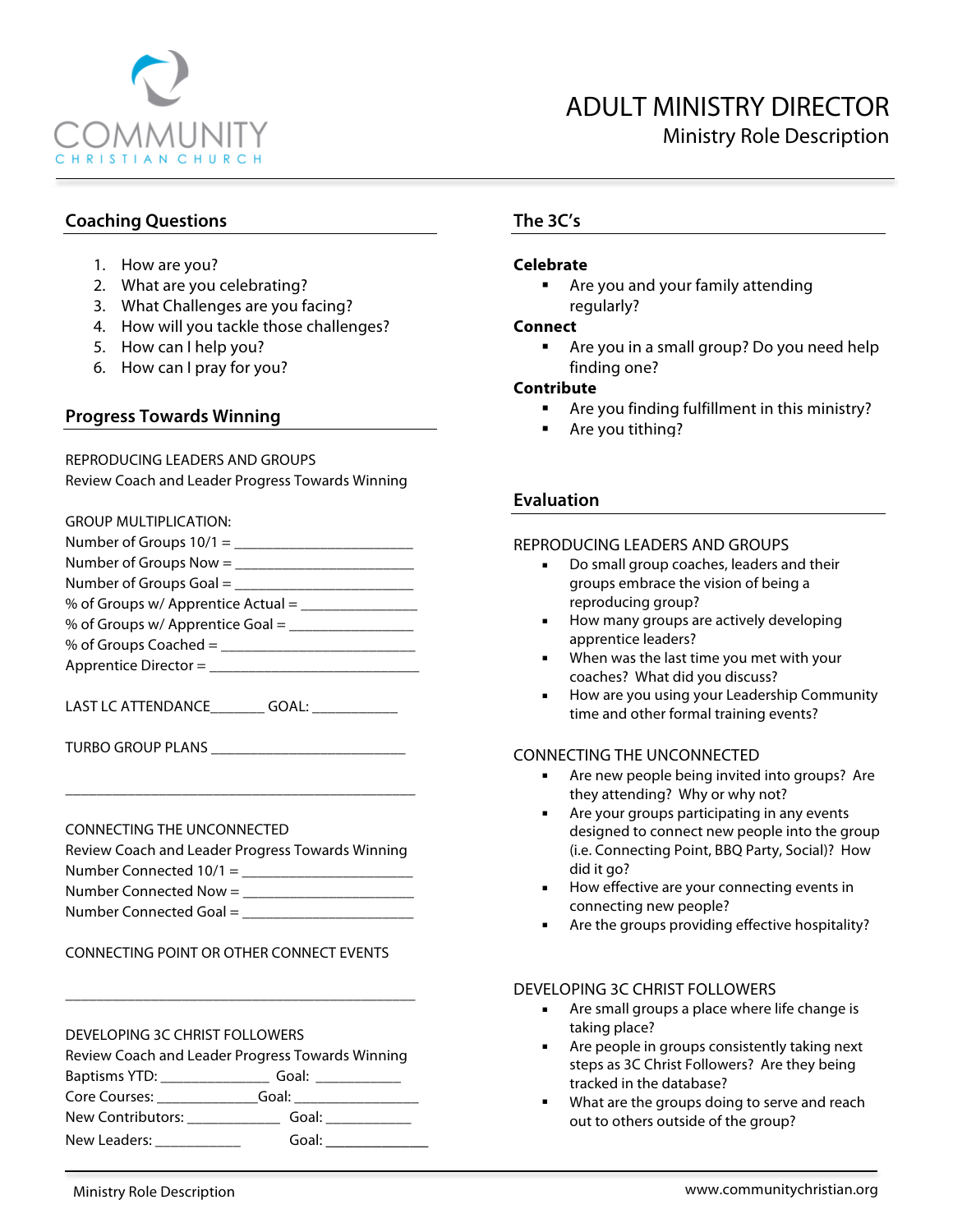